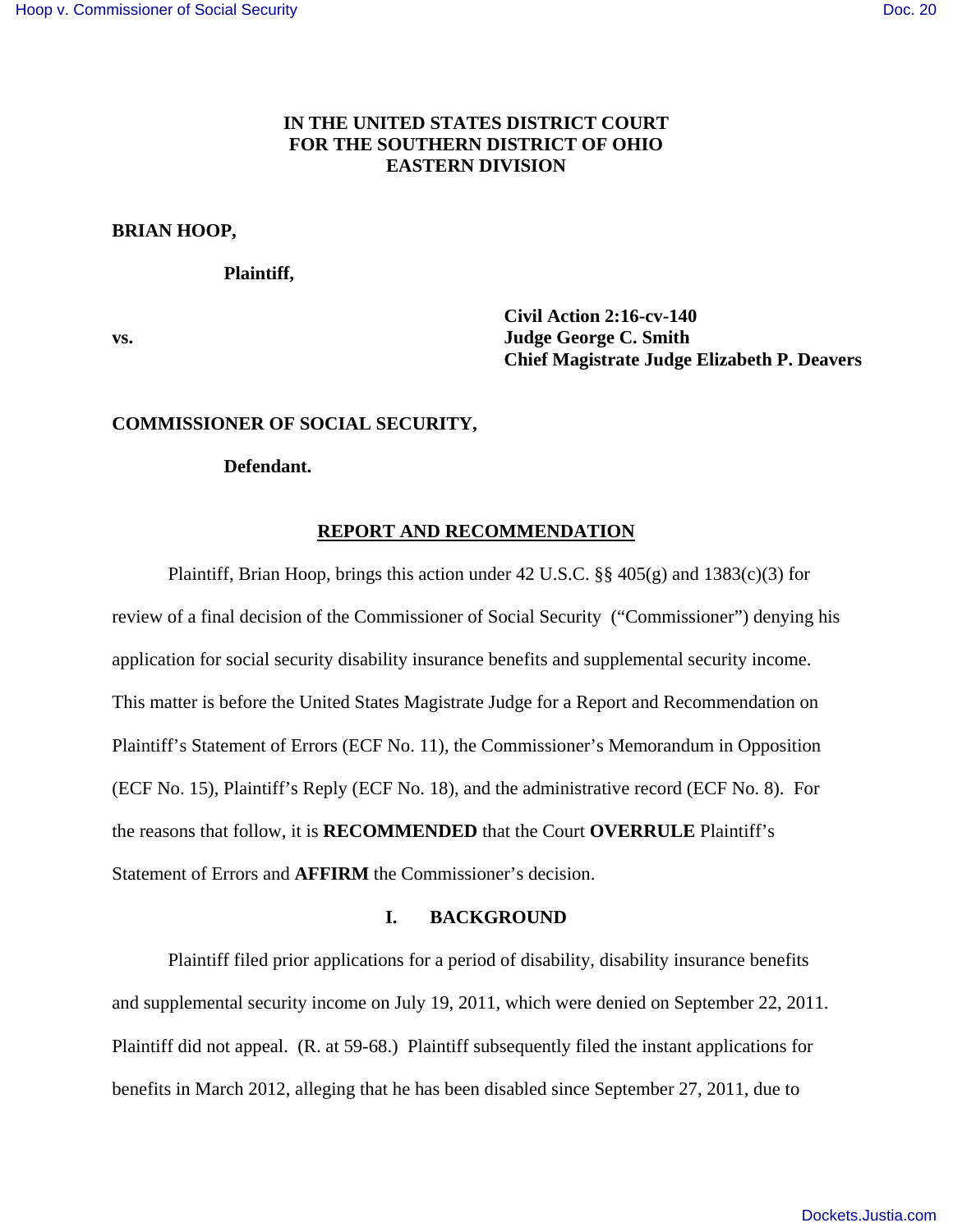lower back pain, arthritis, and numbness/tingling in his left arm. (R. at 71.) Plaintiff's applications were denied initially and upon reconsideration. Plaintiff sought a *de novo* hearing before an administrative law judge. Administrative Law Judge Karl Alexander (the "ALJ") held a hearing on March 21, 2014, at which Plaintiff, represented by counsel, appeared and testified. (R. at 33-58.) Irene Montgomery, a vocational expert, also appeared and testified at the hearing. (R. at 92-102.)

 On July 9, 2014, the ALJ issued a decision finding that Plaintiff was not disabled within the meaning of the Social Security Act. (R. at 51-56.) On December 4, 2015, the Appeals Council denied Plaintiff's request for review and adopted the ALJ's decision as the Commissioner's final decision. (R. at 1-4.) Plaintiff then timely commenced the instant action.

## **II. HEARING TESTIMONY**

#### **A. Plaintiff's Testimony**

 Plaintiff testified at the administrative hearing that he did not complete a high school education. (R. at 37.) Plaintiff testified that he was divorced with one stepchild. (R. at 38.) He further testified that he could not recall when he was last employed, but that during the relevant time period, which the ALJ identified as 1997, 1999, 2001-2002 and 2004-2006, he held two types of jobs: concrete work building bridges and detailing cars. (R. at 38-39.) Plaintiff testified that he had to stop working because back pain prevented him from completing his job duties. (R. at 39.) Plaintiff specified that he would have to take frequent breaks due to the pain, for which he would get in trouble. (*Id*.) Plaintiff testified that he cannot work because when he tries, he experiences physical and mental issues that torment him to the point of not being able to move around. (R. at 39-40.)

2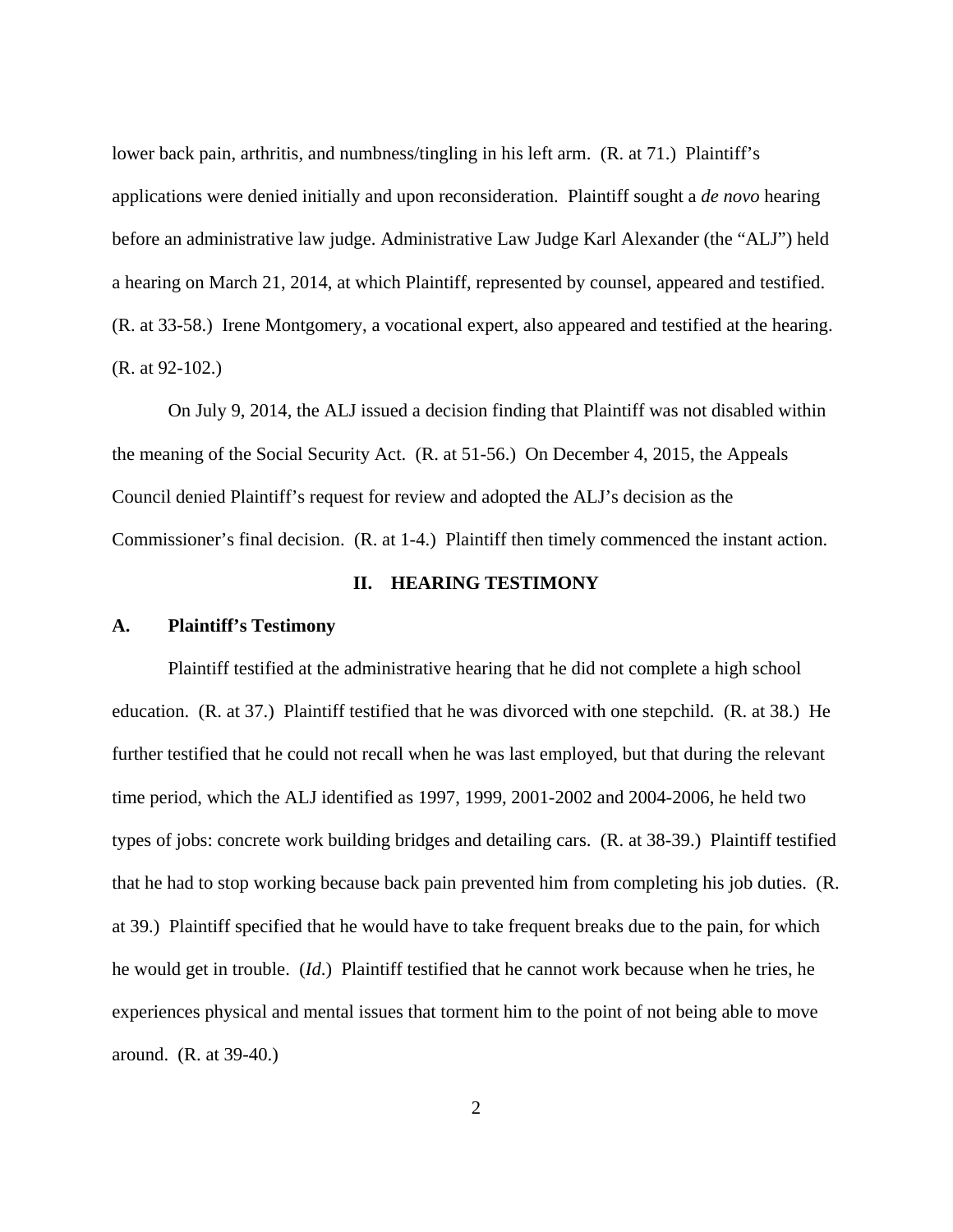Plaintiff acknowledged that he worked briefly in 2013 for a company involved in oil and trucking where his brother was his supervisor. Plaintiff testified that he was fired after slightly over a month of work for non-performance, when he had difficulty with job functions such as "getting in the truck or trying to get out." (R. at 46.)

 Plaintiff testified that his left arm experienced residual issues from an accident in the late 1980's consisting of "throbs," "shocks," and "tingling" in his hand. (R. at 40.) He further testified that he takes prescription pain pills to manage his symptoms. (R. at 44.) Plaintiff additionally stated that, without the aid of medication, his pain threshold is at a ten on a scale of 1-10. With the use of medication, which he takes every four hours, his pain levels decrease to about a seven or eight. (R. at 47.) Plaintiff testified that he has trouble sleeping and cannot do so without the aid of his pain medication. (R. at 45.)

 Plaintiff testified that his walks with a single-point cane that was prescribed to him by a doctor because of the difficulty he has with getting up or putting pressure on his back. Plaintiff believed he was able to walk approximately 100 yards before needing to stop. (*Id*.) He is able to walk around a city block but not without some back pain. Plaintiff testified that he is able to stand for 15 or 20 minutes at a time before he experiences too much pain to continue. (R. at 42.) He is able to sit with the help of the cane. (R. at 43.)

 Plaintiff testified that he had a driver's license at one point but was currently under a oneyear suspension as a result of an infraction he received for driving while drinking liquid Vicodin that was prescribed to him. (*Id*.) Because he is unemployed and without medical insurance, Plaintiff testified that his parents pay for his medical coverage, including doctor's visits. (R. at 44.)

3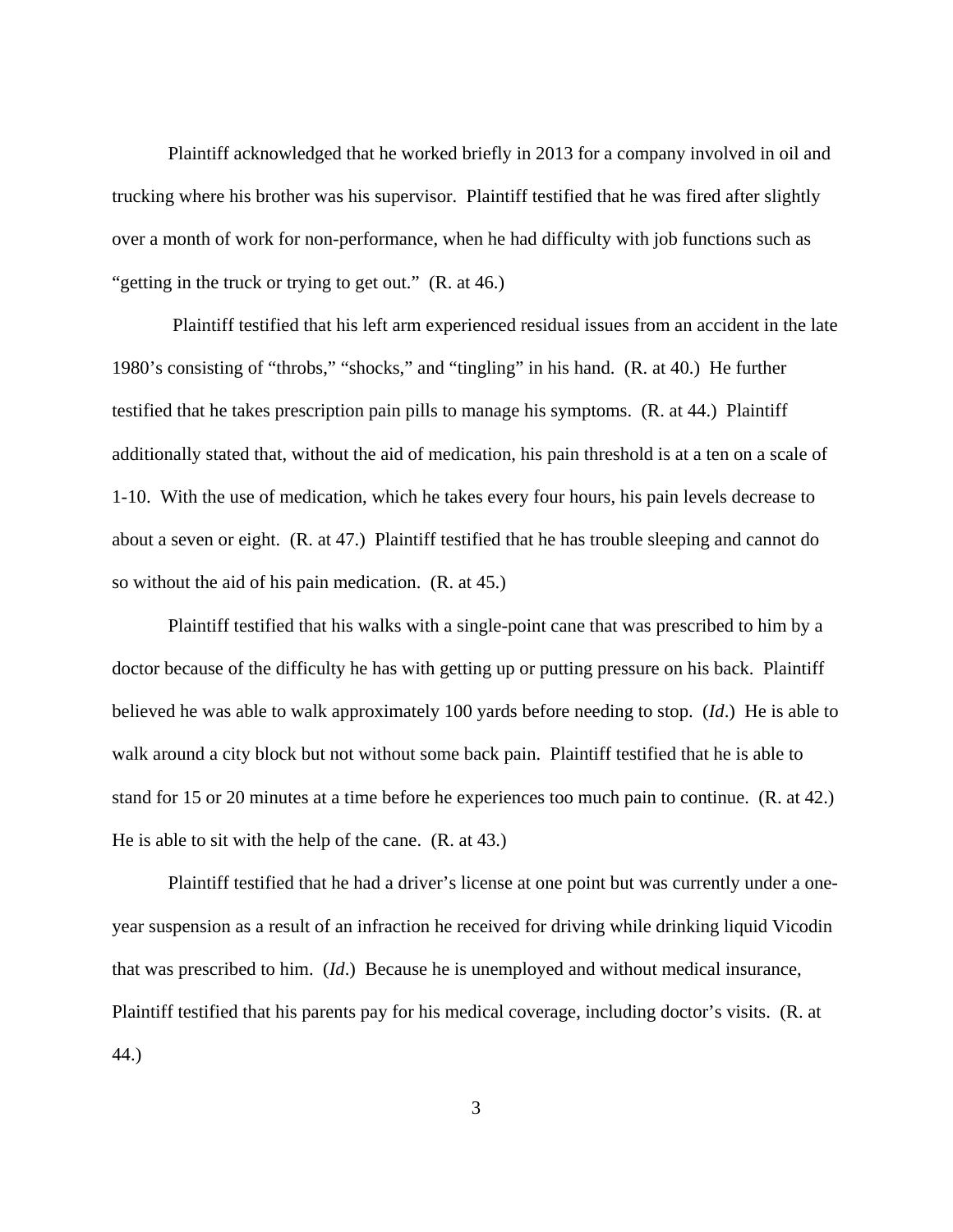With respect to household work, Plaintiff testified that he does not grocery shop. (R. at 41.) He can sometimes, but not always hold onto a gallon of milk and carry it around. He can feel heat "but not the way it's supposed to be." He testified that his functionality is limited due to the injury—for example, he can lift a coin off the ground but is not "very good" at buttoning shirts. (R. at 41.) Plaintiff testified that his days are spent watching some TV, alternating between sitting and moving around to prevent stiffening and trying to keep his mind occupied "from the pain and being miserable." (R. at 48-49.) He further testified that he is able to navigate steps to get into the one-story house where he resides, albeit not very adeptly. (R. at 49.) He uses the cane for assistance in getting around the house. (R. at 50.)

 Plaintiff testified that he no longer has any hobbies nor socializes with friends. He used to ride four-wheelers, but the last time he did so was three or four years prior to the hearing. (R. at 50.)

### **B. Vocational Expert Testimony**

 The vocational expert ("VE") testified at the administrative hearing that Plaintiff's past jobs included concrete work laborer for bridge construction and car detailer, both unskilled positions. (R. at 52.)

 The ALJ proposed a hypothetical regarding Plaintiff's residual functional capacity ("RFC") to the VE. (R. at 52-53.) Based on Plaintiff's age, education, and work experience and the RFC ultimately determined by the ALJ, the VE testified that Plaintiff could perform the following sedentary, unskilled positions in the regional and national economies: Table Worker, Addresser/Mail Sorter, and Document Preparer. (R. at 53-54.) The VE testified that requiring a cane for ambulation would not compromise Plaintiff's ability to perform the aforementioned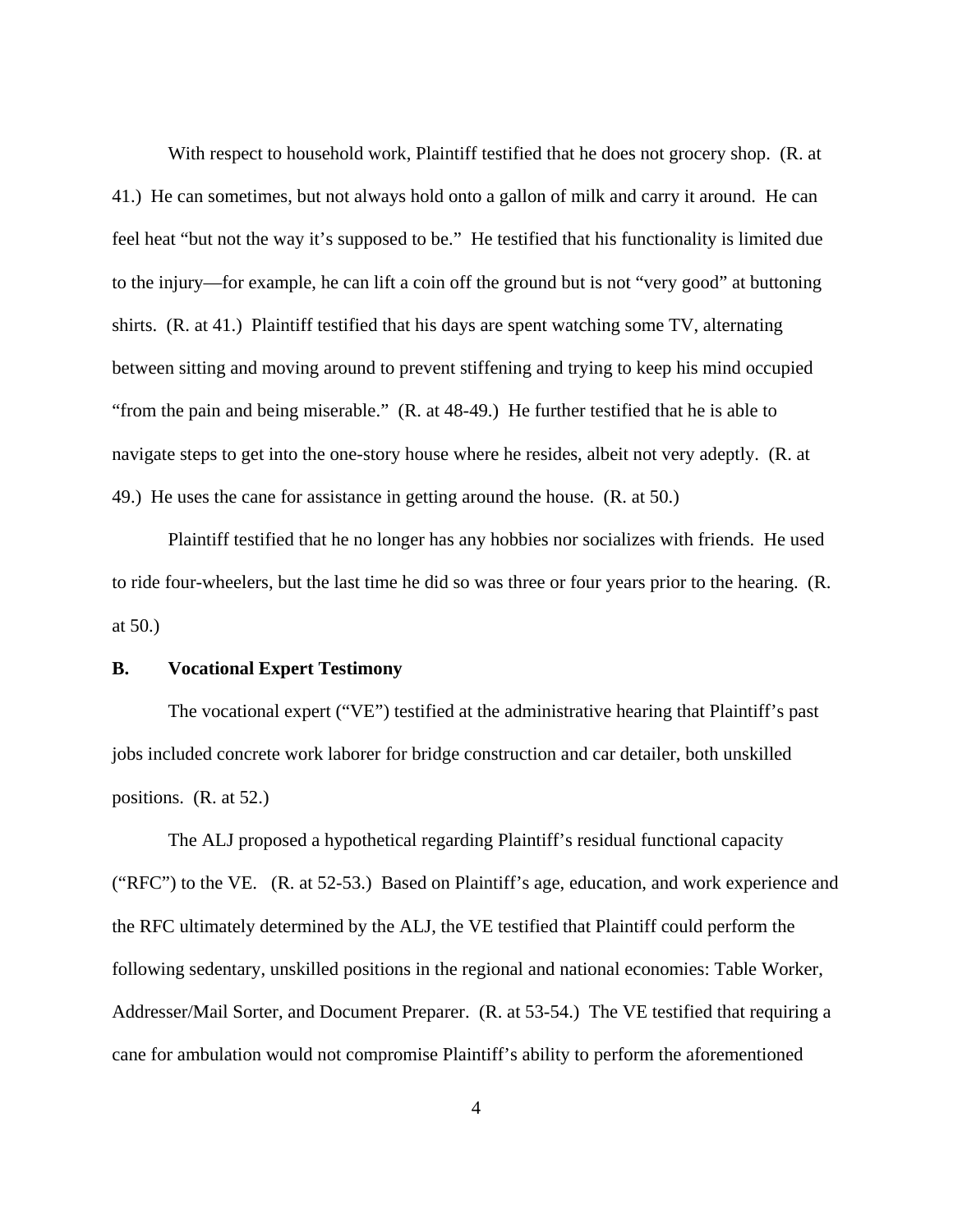positions. (R. at 54.) Frequent fingering, carrying small parts with one hand and 50 percent gripping strength with one hand, however, would be required. (R. at 55.) The VE further testified that the job tasks could be performed either sitting or standing. (R. at 56.) But, if Plaintiff was off of job tasks 10 percent of the time on a regular, consistent basis, it would become noticeable to the supervisor and compromise full-time competitive employment on a sustained basis. (R. at 55.)

### **III. MEDICAL RECORDS**

### **A. Relevant Physical History**

In 1988, Plaintiff was treated at a hospital for a fractured forearm. Medical records indicate that he underwent a closed reduction of the radial head and open reduction and internal fixation of the ulna. He was given antibiotics post-op and his dressing was changed two days after the procedures. There were no signs of infection, and a long arm cast and splint were applied. (R. at 427.)

In June 2011, Plaintiff visited Southeastern Regional Medical Center complaining of pain resulting from his niece falling on his left forearm. (R. at 336.) He denied any numbness or weakness in the hand, as well as any elbow, shoulder or wrist pain. An X-ray of his left forearm was negative for any significant issues, aside from showing hardware, including the plate and screws from his prior surgery. The treatment notes reflect that there were some "surgical irregularities there" but Plaintiff denied any new swelling or irregularity. He had normal intrinsic and extrinsic strength in his hand and wrist and he was treated by a sling being applied to his left arm and prescribed Naprosyn and Vicodin for pain. He was told to return if the pain worsened or he experienced any other problems. (R. at 336-37.)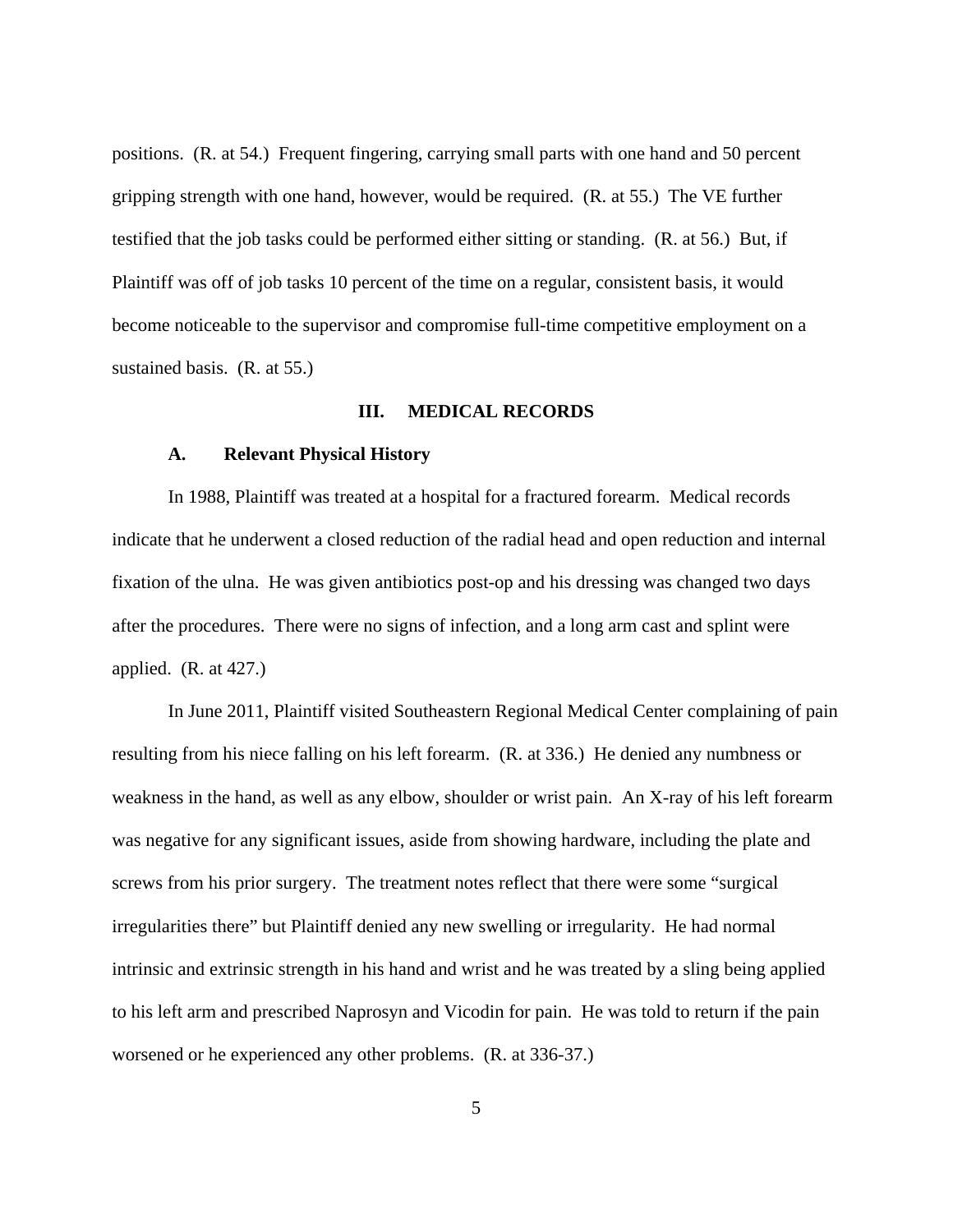In July 2011, Plaintiff was treated again at Southeastern Medical Center, when he stated that he slipped and fell down several steps, striking his front left tooth. He was diagnosed with a subluxed tooth and treated by application of a Coe-Pak for stabilization. Upon being discharged he was told to follow up with a dentist as soon as possible and prescribed clindamycin as well as Percocet and ibuprofen for the pain. (R. at 332-33.) The treatment notes state that Plaintiff "is a well developed, well nourished, 40-year-old male in moderate distress." (R. at 332.)

On June 4, 2012, Mark E. Weaver, M.D. consultatively evaluated Plaintiff at the request of the State Agency. (R. at 350-54.) Plaintiff relayed a history of lower back problems stemming from an accident nine years prior when he was hit by a crane. He stated that he was not being treated for the problems due to a lack of health insurance. Plaintiff described the problems as "dull achy lower back pain which radiates intermittently into either leg, but denie[d] other radicular symptoms or bowel or bladder dysfunction." (R. at 350.) He also complained of a residual injury to his left arm resulting from being hit by an automobile at the age of sixteen and sustaining a fractured forearm, requiring surgery with plating and screws. As a result of the injury, Plaintiff maintained, he retains "dull achy pain and stiffness in his left arm now and it is weaker than the right which limits lifting and carrying activities with the left upper extremity." (R. at 350.) Plaintiff stated that he had a twenty-two (22) year history of smoking cigarettes and was smoking about 1.5 packs per day. He denied consuming alcoholic beverages or being treated for a drug habit. (R. at 351.)

Dr. Weaver's evaluation concluded Plaintiff was a "well-developed, well-nourished 40 year-old-male who walked with a stiffened gait complaining of lower back pain." (*Id*.) Dr. Weaver noted "extensive scarring with some fascial deformity  $\prod$  in the ulnar left forearm area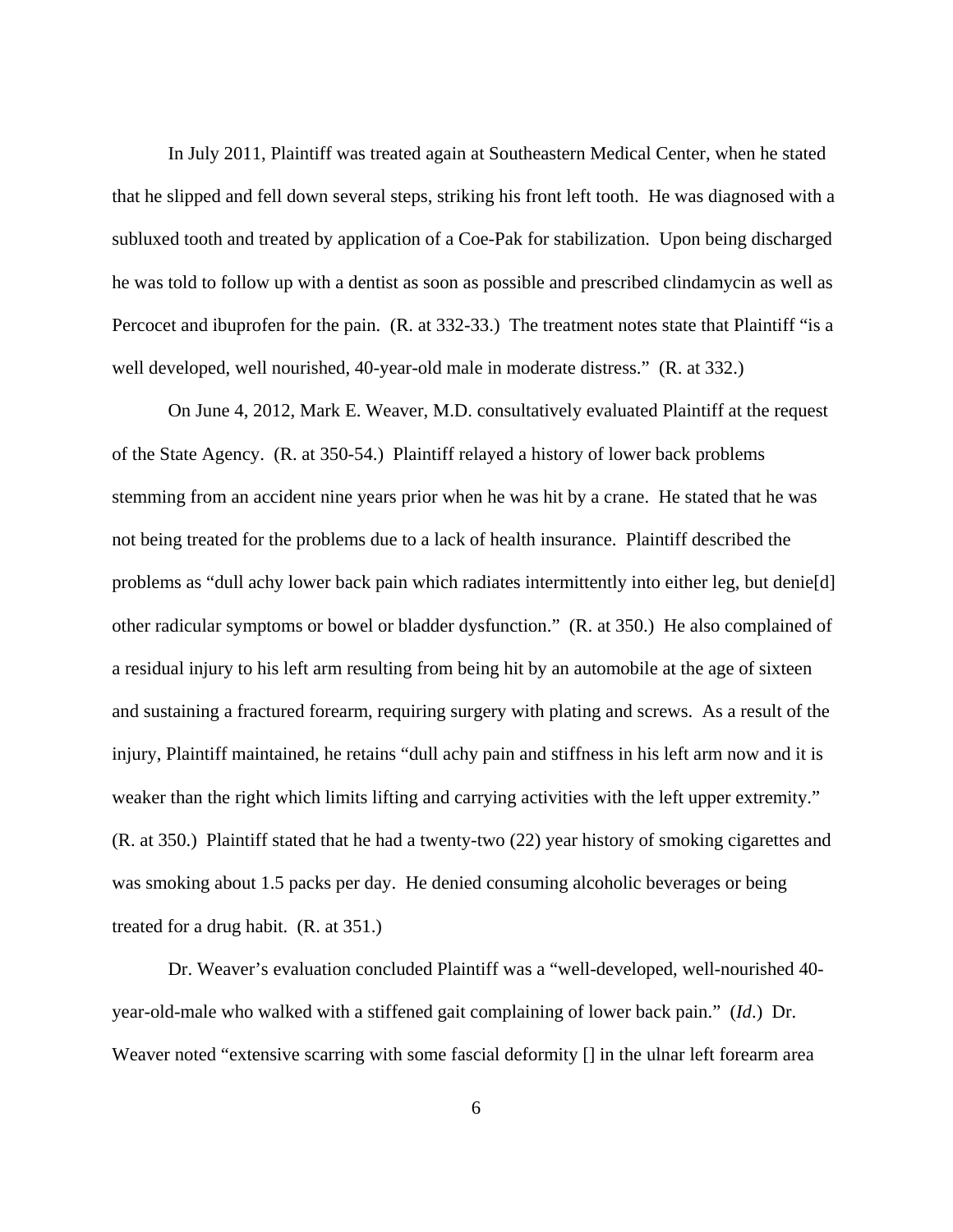from the previously mentioned fracture injury and surgery" as well "atrophy of the left upper extremity compared to the right," but no asymmetric atrophy in the lower extremeties. (R. at 352.) Dr. Weaver additionally noted that strength testing showing "ratchet inconsistency with pain inhibition and giving way in the distal muscle groups of the left upper extremity and in the proximal muscle groups of the legs secondary to lower back area pain." (*Id*.) Active and passive motion was inhibited in the left elbow and wrist joints but normal in all other major joints. Dr. Weaver noted "no tenderness, crepitus, effusion or ligamentous laxity  $\iota$  in any of the major joints of the extremeties." (R. at 353.) Dr. Weaver also reported atrophy of the intrinsic musculature of the left hand with grasp, manipulation, pinch and fine coordination activities being normal in the right hand but "slow and hesitant" in the left. (*Id*.) Grip strength averaged 40 kg in the right hand and 20 kg in the left hand, with Plaintiff complaining of left forearm area pain during the grip testing. Dr. Weaver also noted that Plaintiff is right-hand dominant. Dr. Weaver also found spasm to inspection and palpation in Plaintiff's spine in the lumbar paravertebral muscles and lumbosacral junction, but no spasm or tenderness in the neck or middle back areas. Active motion was normal in Plaintiff's neck but restricted in the dorsolumbar spine with the Plaintiff complaining of low back pain. A sensory exam was intact over the extremities and torso with alleged paresthesia over the ulnar left forearm, hand and left little finger. (*Id*.) Ultimately, Dr. Weaver assessed Plaintiff's ability to do physical activities as the following: "limited in the performance of physical activities involving sustained sitting, standing, walking, climbing, lifting, carrying and handling objects with the left hand." (R. at 354.) Dr. Weaver opined that Plaintiff would "probably be capable of performing physical activities involving speaking, hearing, following directions and travel." (*Id*.)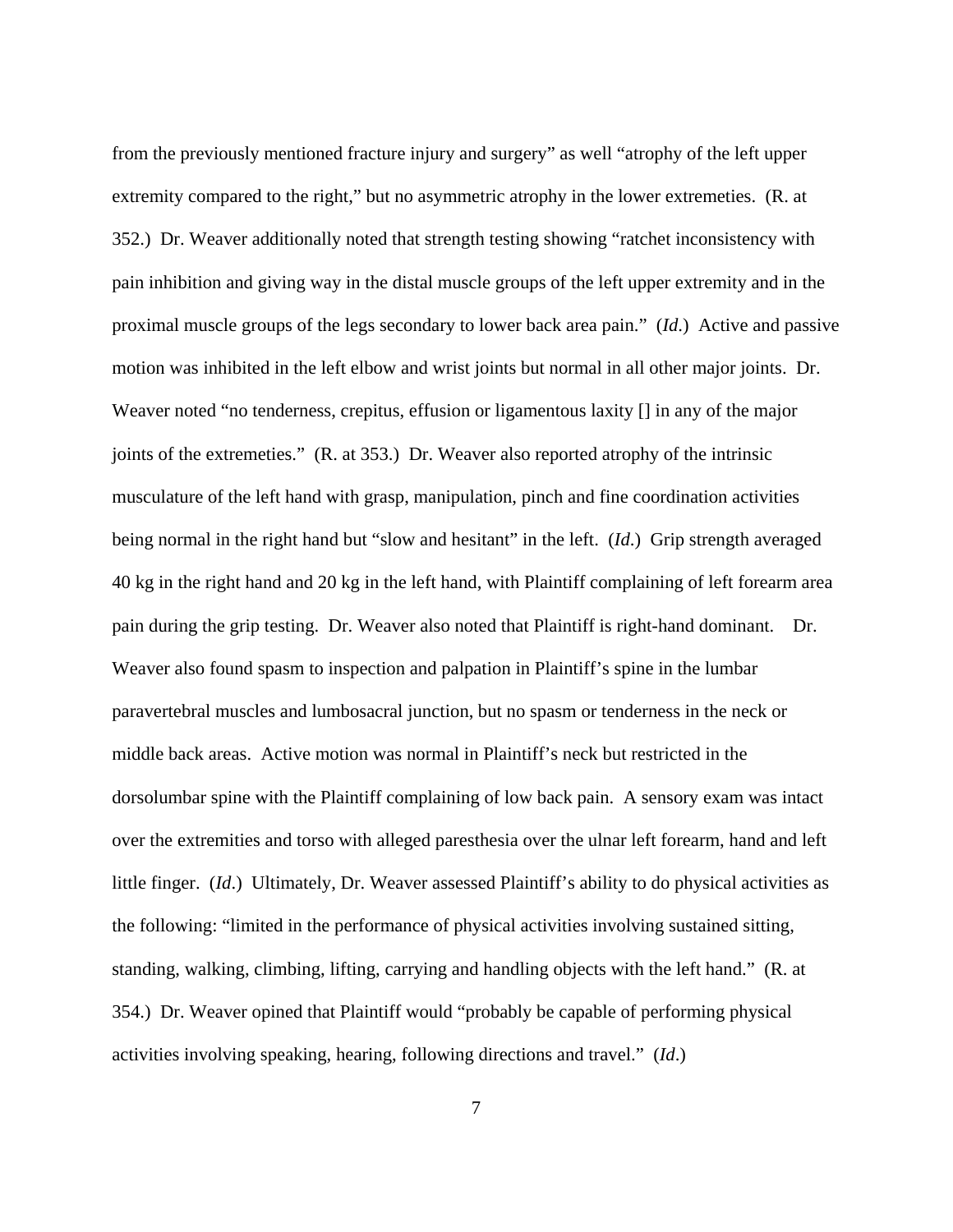In June 2012, radiological studies revealed disc space narrowing and spurring at L-2 level, but the narrowing was assessed to be "mild" in severity. (R. at 348.) The study also noted that Plaintiff maintained his vertebral body heights. (*Id*.)

On August 1, 2012, Gary W. Routson, M.D., an orthopedist, evaluated Plaintiff due to complaints of pain. At the evaluation, Plaintiff stated that he was unable to work because of back pain at the junction of his cervical/thoracic spine as well as the thoracic/lumbar junction. Plaintiff also complained of numbness, tingling and pain in both his lower extremities. Dr. Routson made physical findings of "marked kyphosis of the thoracic spine with pain at each junction," as well as "weakness of his hands and wrist." (R. at 365.) More specifically, Dr. Routson noted that Plaintiff had flexion of 20 degrees in his thoracic spine with 10 degrees of flexion in his lumbar spine. His station gait was normal, he had negative atrophy, his motor sensory skills were intact and he had bilaterally symmetrical reflexes. Additionally, Dr. Routson assessed that Plaintiff had negative radiculopathy and that his toe and heels were uninhibited. Dr. Routson did note a positive to palpation tenderness in both the thoracic and lumbar spines. (R. at 367.) As a result of the evaluation, Dr. Routson referred Plaintiff to a spine specialist. (R. at 366.)

 Plaintiff's medical record indicates he sought treatment on September 7, 2012 as a result of back pain flaring up because he slipped while getting into his truck. His treatment paperwork states that he had no numbness, weakness or tingling. He was able to get up and move about without assistance. (R. at 396.) Plaintiff again visited the emergency room at Southeastern Medical on September 11, 2012 complaining of exacerbated back pain. The treatment notes state that he is "well-appearing" with no tenderness to palpation over the lumbar portion of his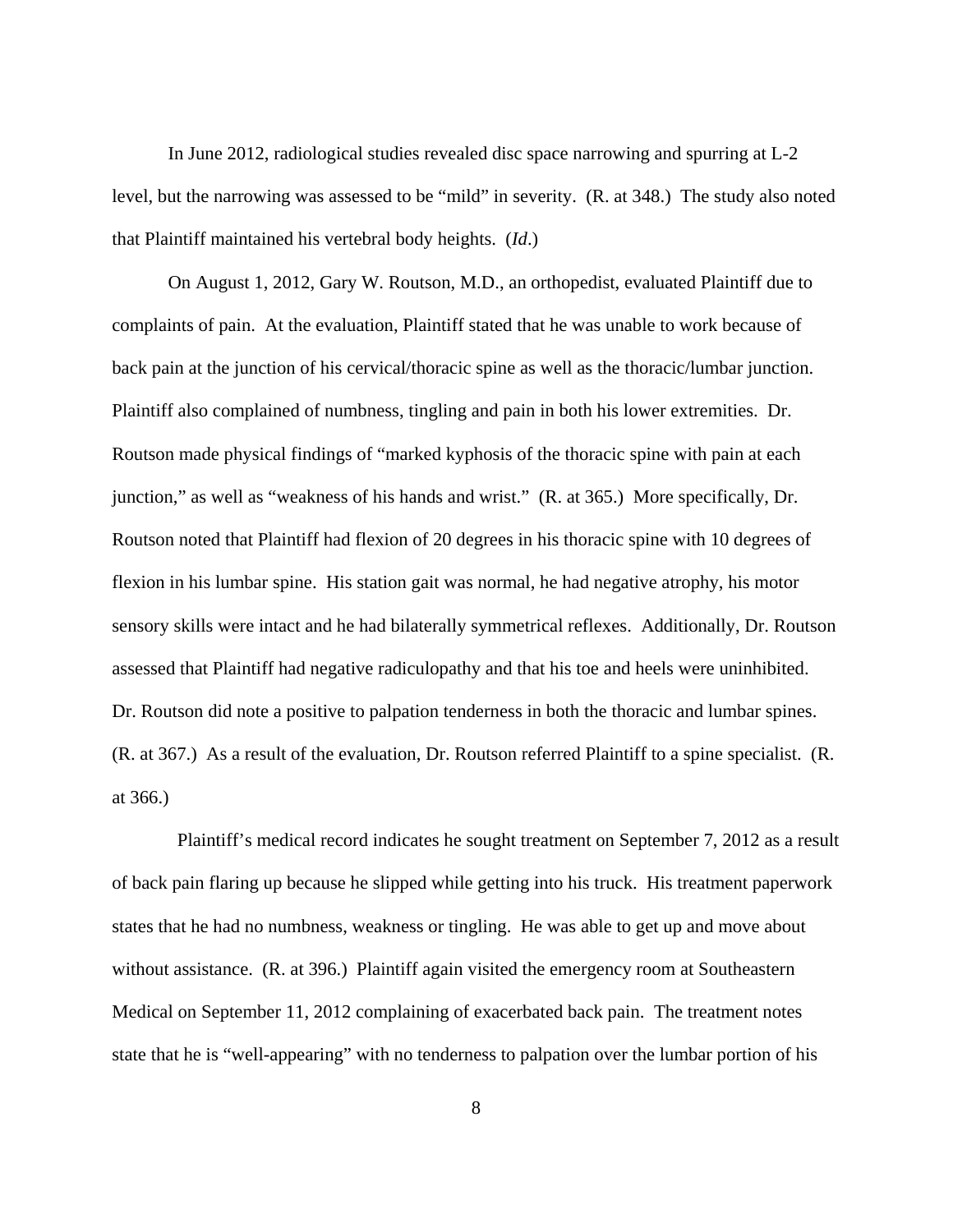back. The notes further state that Plaintiff has full range of motion in his upper and lower extremities with "good strength in both lower and upper extremities" and "normal" deep tendon reflexes in his lower extremities. (R. at 398.) The treatment notes also reflect that Plaintiff has chronic lower back pain but probably lacks "severe clinical conditions such as cauda equine syndrome," given the lack of loss of bowel or bladder and no paralysis in his lower extremities. Plaintiff was treated with Naprosyn and Flexeril and discharged. (R. at 399.)

 Plaintiff was also evaluated by Tony Starr, M.D., a primary care doctor at Superior Medical, Inc. in September 2012. Plaintiff presented to Dr. Starr complaining of lower back pain with radiation down his legs. Plaintiff stated that his lower back pain was progressive over the previous five years. Dr. Starr found that Plaintiff had no numbness, no tingling, no weakness, reflexes that were in fact and symmetrical and no evidence of cauda equina. Dr. Starr also found that Plaintiff had good heel/toe walking. Plaintiff's left forearm was assessed with muscular deformity due to previous surgery, with limited movement at elbow but no erythema or edema. (R. at 418.)

 In October 2012, Dr. Starr referred Plaintiff to Michael Sayegh, M.D., a pain specialist for further evaluation and possible treatment for his left arm, mid-back, low back, right leg and left leg pain. Plaintiff described the pain as "electrical, burning, constant and shooting." (R. at 408.) Upon examination, Dr. Sayegh found "mild decreased sensation in the lateral aspect of the left forearm." Dr. Sayegh further found "moderate pain and tenderness with active and passive movement" in the left arm with "decreased range of motion." (*Id*.) Yet no edema, inflammation or congestion was found. An examination of the lower extremities showed "mild decreased sensation in the lateral aspect of both lower legs." (*Id*.)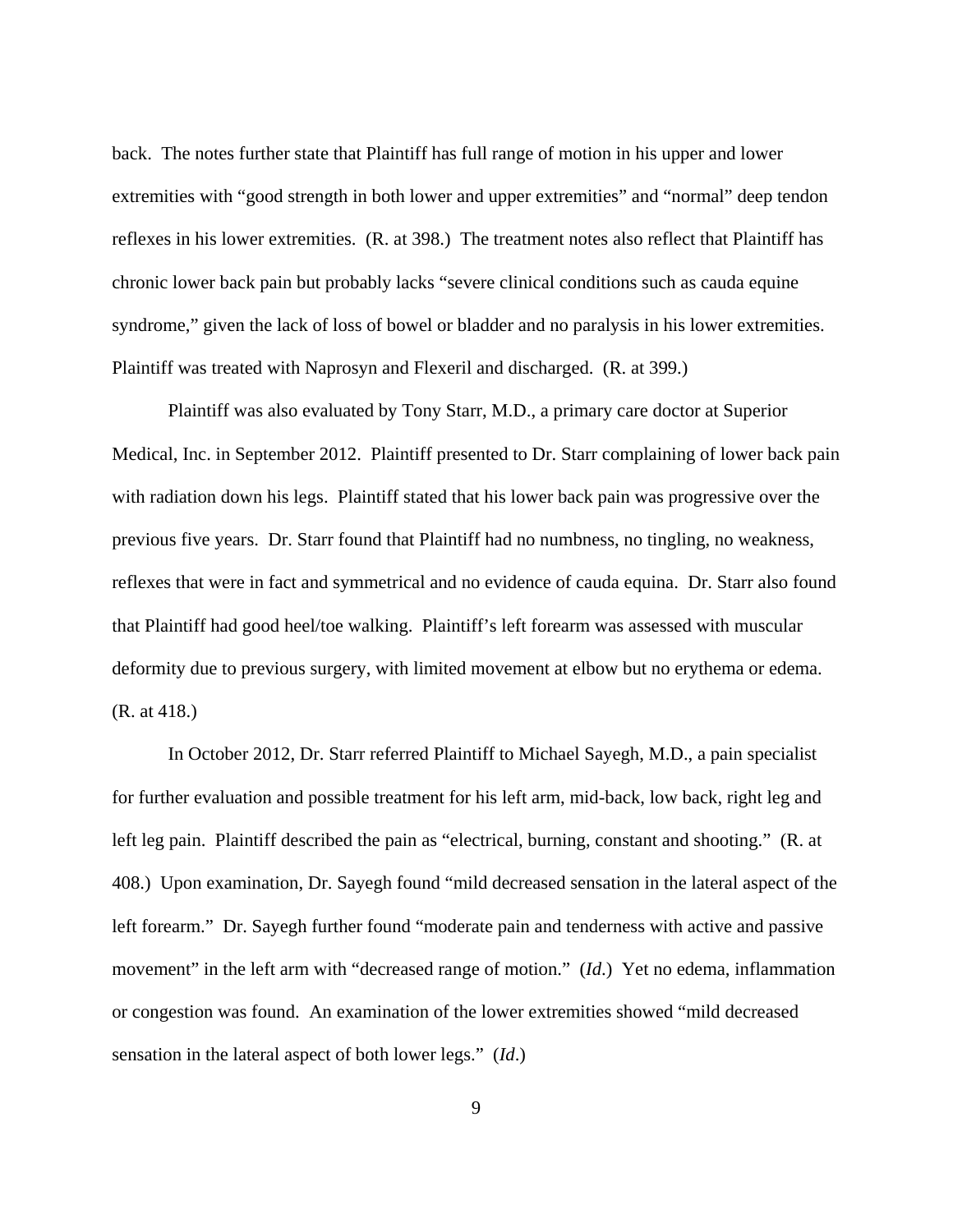The record reflects that Dr. Sayegh continued to treat Plaintiff through March 2014. In November 2012, when Plaintiff returned to see Dr. Sayegh for chronic back pain, he stated that his pain had worsened since his October visit, rating it a six out of ten. Dr. Sayegh's evaluation found "trigger points and tenderness bilaterally and in paraspinal muscles" with "mild decreased sensation in the lateral aspect of his left forearm." (R. at 410.) Dr. Sayegh also noted "mild decreased sensation in the lateral aspect of bother lower legs" as well as "mildly positive" leg raising tests. (*Id*.) Dr. Sayegh further noted no edema, inflammation or congestion and did not prescribe any medication at that time. (*Id*.) An MRI revealed disc degeneration and facet disease, but the central protrusion was "slight," the retrolisthesis and bulging were also "slight" at L2-3 with "mild bilateral neural foraminal narrowing." Finally, the MRI also revealed "mild central canal narrowing and compression of both proximal traversing nerve roots." (R. at 411.)

 Treatment notes from repeated visits to Dr. Sayegh between December 2012 and January 2014 assess the same physical findings. (R. at 413, 424, 425.) Dr. Sayegh prescribed Percocet as needed for chronic pain and advised Plaintiff to follow up periodically with office visits. (*Id*.) In January 2014, Dr. Sayegh prescribed a walking cane for Plaintiff to help with mobility. The prescription indicates a diagnosis of chronic lumbago. (R. at 426.)

#### **B. Relevant Mental Health History**

In October 2012, Dr. Sayegh, who is not a mental health professional, diagnosed Plaintiff with lumbago, sprain/strain, sciatica, pain in the left arm status-post surgery with hardware, anxiety, depression and sleep disturbance. (R. at 408.)

 In October 2012, Plaintiff attended a consultative examination with James Spindler, M.S. (R. at 373-78.) Plaintiff reported that he could not read or write, attended school through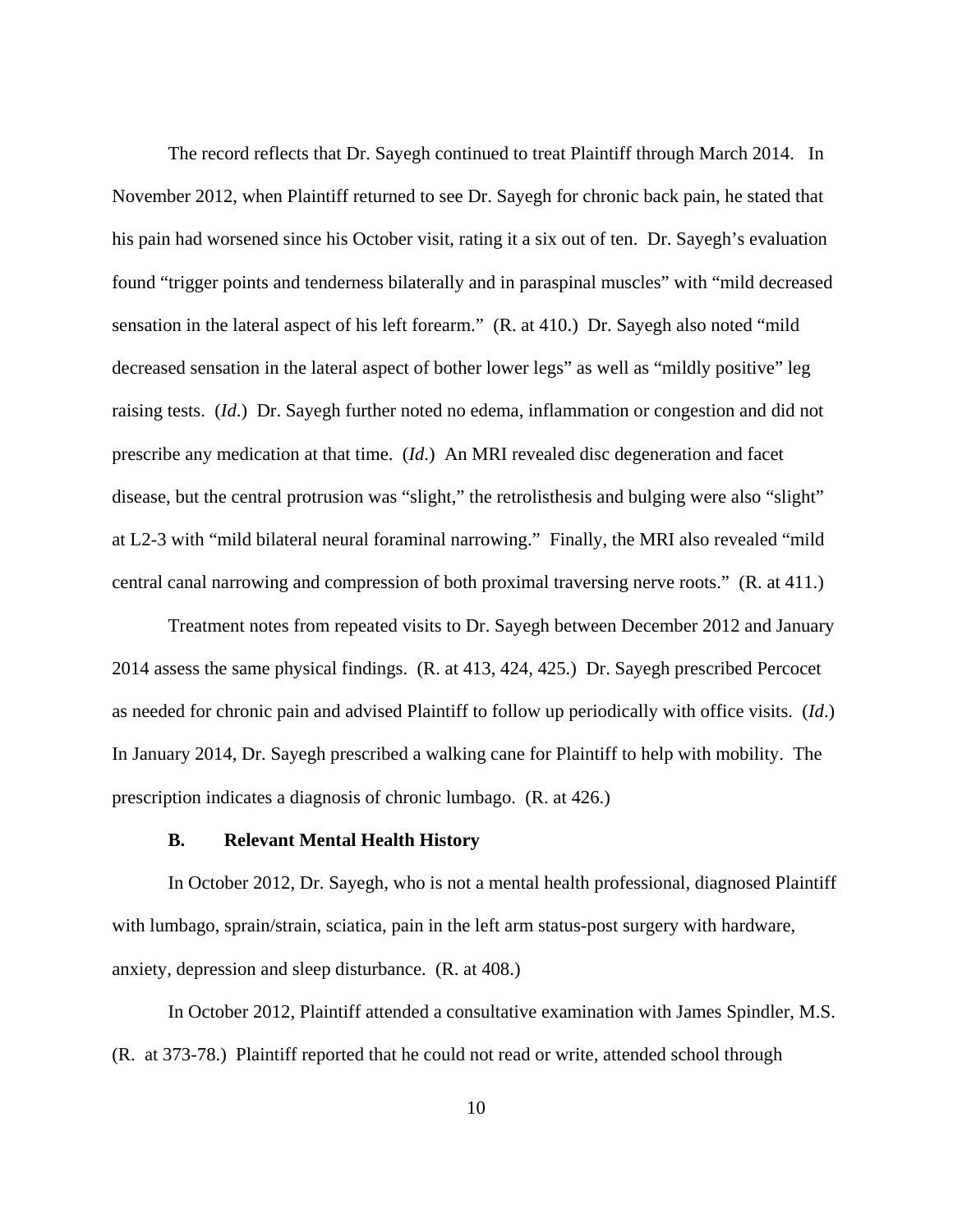eleventh grade, and had a valid driver's license with no tickets. He denied any psychiatric hospitalizations or mental health services. He reported that he only occasionally felt depressed, he tended to worry but seldom felt anxious or frightened, and that he was a little stressed around too many people but was able to go out into the community as needed. (R. at 375-76.). Mr. Spindler diagnosed borderline intellectual functioning. Mr. Spindler opined that Plaintiff could do unskilled jobs; could maintain attention and concentration in a job setting; and was likely to respond appropriately to supervision, coworkers, and work pressures. (R. at 378).

 State Agency psychologist, Caroline, Lewin, Ph.D. gave a non-examining mental assessment of Plaintiff in October 2012. Dr. Lewin found "mild" restriction of activities of daily living, and, because of his borderline intellectual functioning, "moderate" difficulties in maintaining concentration, persistence or pace, no difficulties in maintaining social function and no repeated episodes of decompensation, each of extended duration. (R. at 100.)

# **IV. THE ADMINISTRATIVE DECISION**

On May 23, 2014, the ALJ issued his decision. (R. at 13-27.) At step one of the

sequential evaluation process,  $1$  the ALJ found that Plaintiff had not engaged in substantially

 $\overline{a}$ 

<sup>&</sup>lt;sup>1</sup> Social Security Regulations require ALJs to resolve a disability claim through a five-step sequential evaluation of the evidence. *See* 20 C.F.R. §416.920(a)(4). Although a dispositive finding at any step terminates the ALJ's review, *see Colvin v. Barnhart*, 475 F.3d 727, 730 (6th Cir. 2007), if fully considered, the sequential review considers and answers five questions:

 <sup>1.</sup> Is the claimant engaged in substantial gainful activity?

 <sup>2.</sup> Does the claimant suffer from one or more severe impairments?

 <sup>3.</sup> Do the claimant's severe impairments, alone or in combination, meet or equal the criteria of an impairment set forth in the Commissioner's Listing of Impairments, 20 C.F.R. Subpart P, Appendix 1?

 <sup>4.</sup> Considering the claimant's residual functional capacity, can the claimant perform his or her past relevant work?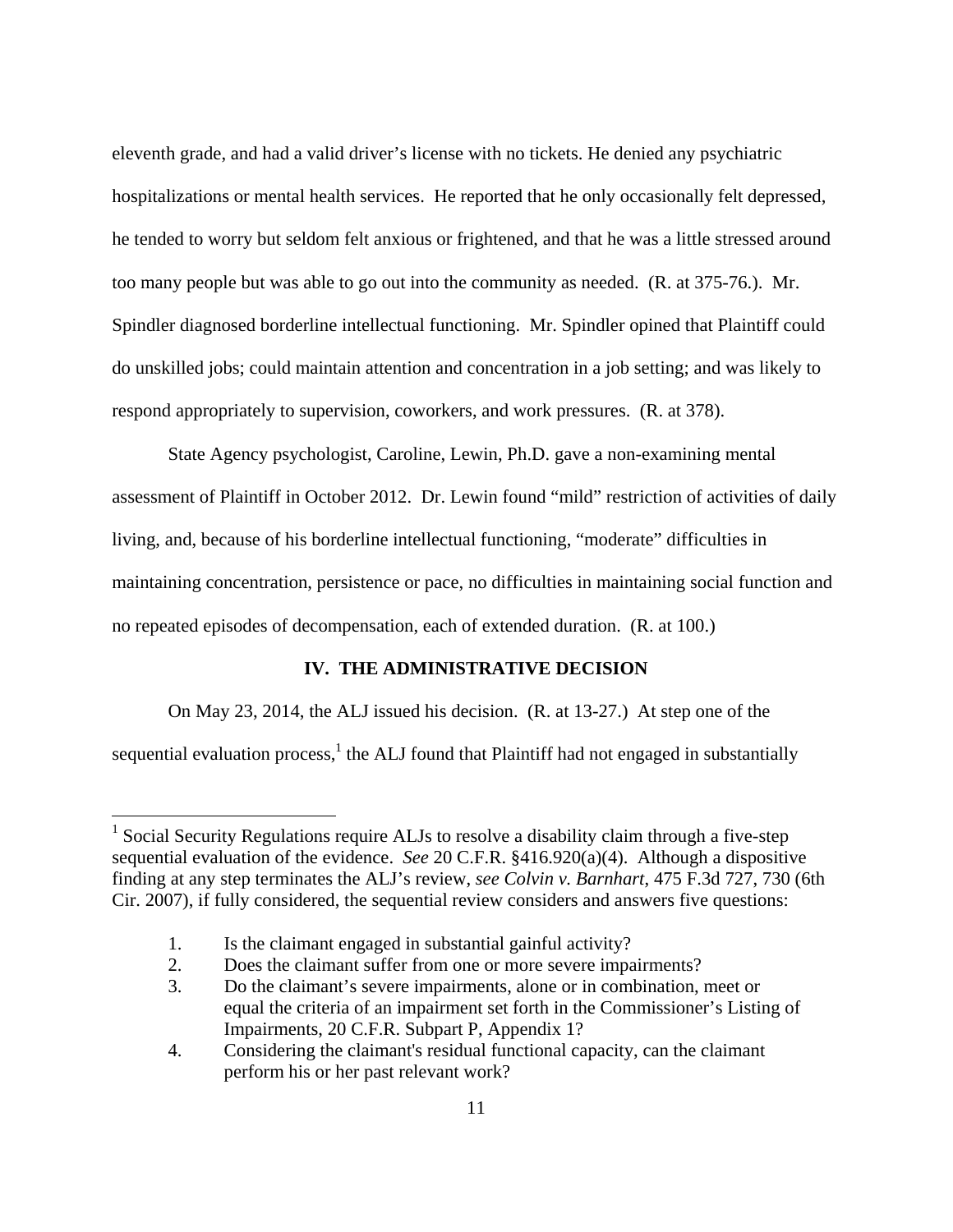gainful activity since September 27, 2011, the alleged onset date. (R. at 16.) The ALJ found that Plaintiff had the severe impairments of degenerative disc disease and degenerative facet disease of the lumbar spine with lumbago and history of sciatica and herniated disc; chronic left forearm weakness/pain, status post remote forearm fracture; and borderline intellectual functioning. (*Id.*) The ALJ determined that Plaintiff did not have a severe mental impairment. (R. at 17-18.) He further found that Plaintiff did not have an impairment or combination of impairments that met or medically equaled one of the listed impairments described in 20 C.F.R. Part 404, Subpart P, Appendix 1. (R. at 41.) At step four of the sequential process, the ALJ set forth Plaintiff's RFC as follows:

After careful consideration of the entire record, the [ALJ] finds that the claimant has the residual functional capacity to perform sedentary work as defined in 20 CFR 404.1567(a) and 416.967(a) with the following limitations: requires a sit/stand option without breaking task with the ability to stand/walk for 15 minutes at a time and sit with few limitations except for occasional brief changes of position; can use the non-dominant left upper extremity as a helper hand, with approximately 50% grip strength of the right hand; can perform postural movements occasionally except minimal forward flexion and no climbing of ladders, ropes, and scaffolds; should have no concentrated exposure to temperature extremes and wet or humid conditions, in addition to no exposure to hazards; a low stress environment with no production line or assembly line type of pace, no independent decision making responsibilities, and minimal changes in the daily work routine; limited to unskilled work involving only routine and repetitive instructions and tasks with no reading, writing or math requirements; and no interaction with the general public and no more than occasional interaction with co-workers and supervisors.

*See* 20 C.F.R. §416.920(a)(4); *see also Henley v. Astrue*, 573 F.3d 263, 264 (6th Cir. 2009); *Foster v. Halter*, 279 F.3d 348, 354 (6th Cir. 2001).

 $\overline{a}$ 

 <sup>5.</sup> Considering the claimant's age, education, past work experience, and residual functional capacity, can the claimant perform other work available in the national economy?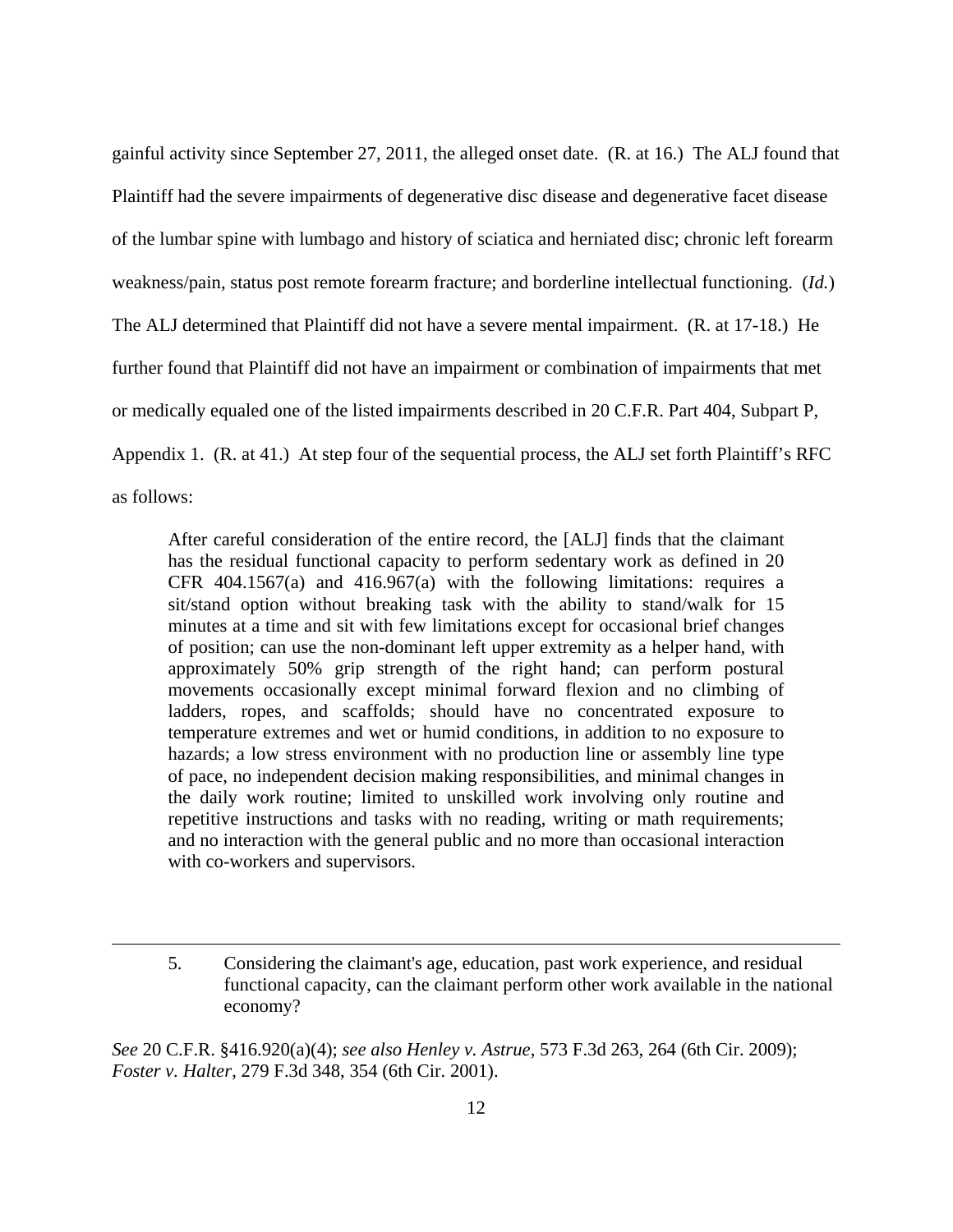(R. at 18.) In reaching this determination, the ALJ found that "Dr. Sayegh's examination findings, which support the above-described residual functional capacity, do not show a totally debilitating or worsening condition." (R. at 23.) Consequently, the ALJ accorded "little weight" to Dr. Sayegh's prescription for the cane, "as it appears that the claimant was prescribed a cane based on subjective findings or that it was requested rather than being recommended by Dr. Sayegh because of objective findings." (*Id*.) The ALJ gave "significant weight" to the mental assessment of Dr. Lewin, but also found Plaintiff is "more socially limited than she opined." (R. at 24.) The ALJ gave "little weight" to the overall functional limitations assessed by Dr. Weaver who had not provided care for Plaintiff and "primarily assessed conditions that he noted to be 'probable' and 'possible,' which are not valid diagnoses." (R. at 24-25.) Finally, the ALJ gave "little weight" to the September 2012 functional assessment by Dr. Routson, "which is inconsistent with the above-discussed hearing level evidence, including Dr. Routson's own objective findings." (R. at 25.)

 Relying on the VE's testimony, the ALJ concluded that Plaintiff could not perform his past relevant work, but could work as a Table Worker, Addresser/Mail Sorter, or Document Preparer. (R. at 25-26.) He therefore concluded that Plaintiff was not disabled under the Social Security Act. (R. at 26.)

#### **V. STANDARD OF REVIEW**

When reviewing a case under the Social Security Act, the Court "must affirm the Commissioner's decision if it 'is supported by substantial evidence and was made pursuant to proper legal standards.'" *Rabbers v. Comm'r of Soc. Sec.*, 582 F.3d 647, 651 (6th Cir. at 2009)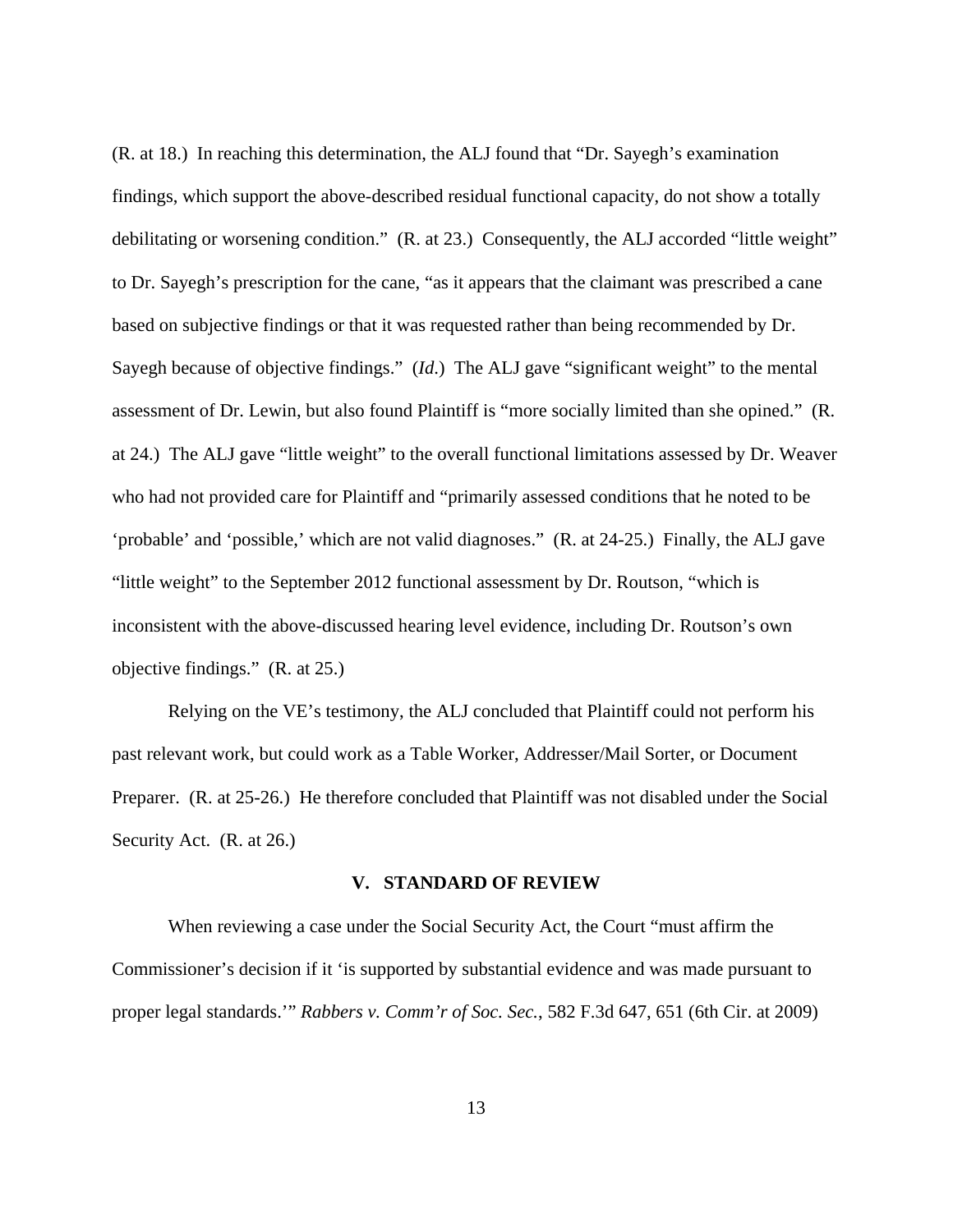(quoting *Rogers v. Comm'r of Soc. Sec.*, 486 F.3d 234, 241 (6th Cir. at 2007)); *see also* 42 U.S.C. § 405(g) ("[t]he findings of the Commissioner of Social Security as to any fact, if supported by substantial evidence, shall be conclusive . . . ."). Under this standard, "substantial evidence is defined as 'more than a scintilla of evidence but less than a preponderance; it is such relevant evidence as a reasonable mind might accept as adequate to support a conclusion.'" *Rogers*, 486 F.3d at 241 (quoting *Cutlip v. Sec'y of Health & Human Servs.*, 25 F.3d 284, 286 (6th Cir. 1994)).

 Although the substantial evidence standard is deferential, it is not trivial. The Court must "'take into account whatever in the record fairly detracts from [the] weight'" of the Commissioner's decision. *TNS, Inc. v. NLRB*, 296 F.3d 384, 395 (6th Cir. 2002) (quoting *Universal Camera Corp. v. NLRB*, 340 U.S. 474, 487 (1951)). Nevertheless, "if substantial evidence supports the ALJ's decision, this Court defers to that finding 'even if there is substantial evidence in the record that would have supported an opposite conclusion.'" *Blakley v. Comm'r of Soc. Sec.*, 581 F.3d 399, 406 (quoting *Key v. Callahan*, 109 F.3d 270, 273 (6th Cir. 1997)).

 Finally, even if the ALJ's decision meets the substantial evidence standard, "'a decision of the Commissioner will not be upheld where the SSA fails to follow its own regulations and where that error prejudices a claimant on the merits or deprives the claimant of a substantial right.'" *Rabbers*, 582 F.3d at 651 (quoting *Bowen v. Comm'r of Soc. Sec.*, 478 F.3d 742, 746 (6th Cir. 2007)).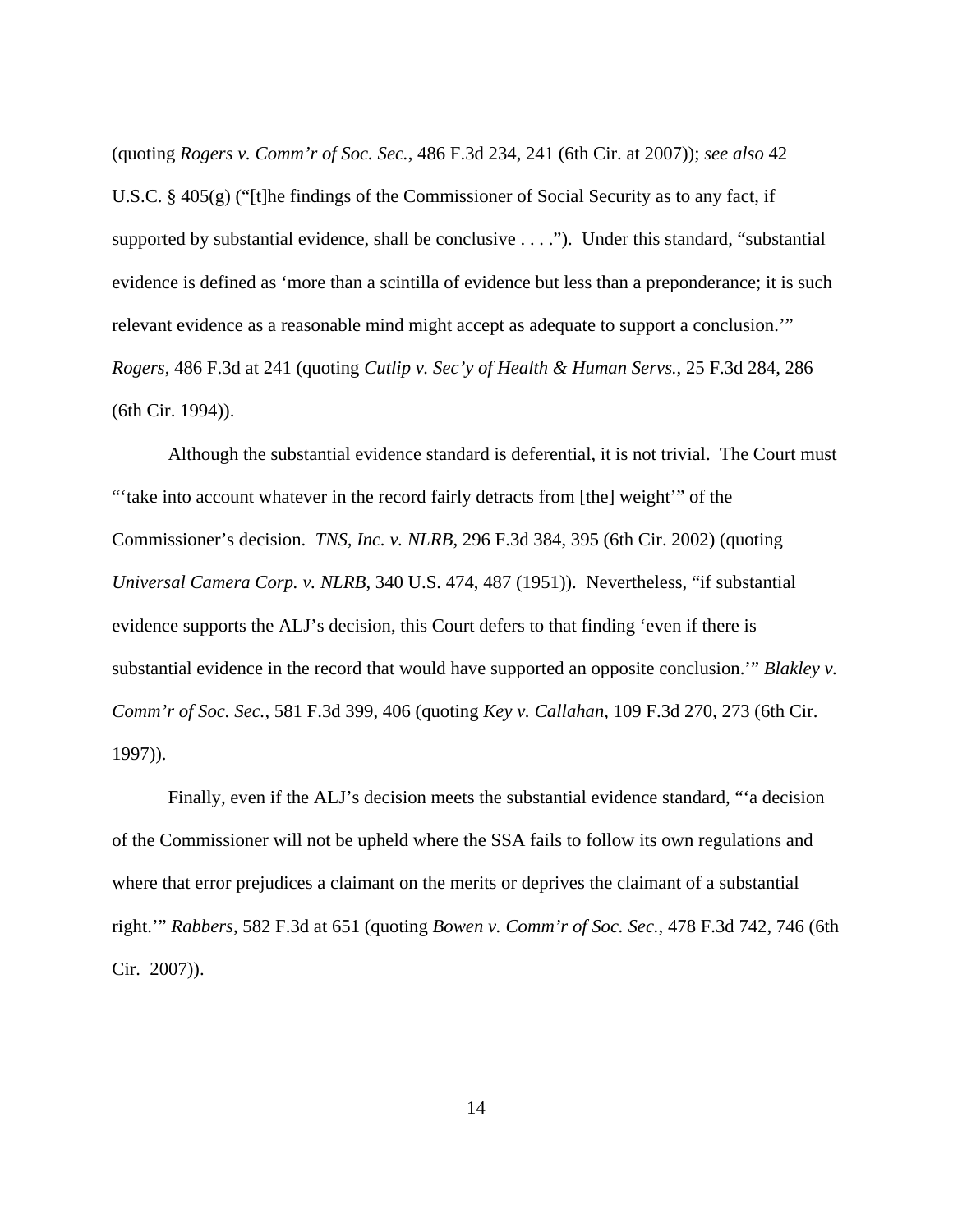## **VI. ANALYSIS**

 Plaintiff raises two challenges to the ALJ's decision. Specifically, he contends that: (1) the ALJ committed reversible error because the RCF determination was not supported by substantial evidence; and (2) the ALJ erred in finding Plaintiff's mental impairments non-severe. The Court disagrees and concludes that substantial evidence supports the ALJ's decision.

## **A. RFC Determination**

 Plaintiff asserts that the ALJ relied upon the opinions of non-treating physicians to the detriment of the treating physicians, resulting in an improper RFC determination. Specifically, Plaintiff points to Dr. Sayegh, Dr. Weaver and Dr. Routson's medical opinions as contradictory to the ALJ's RFC findings. (ECF No. 11, at 9-10.)

 A plaintiff's RFC "is defined as the most a [plaintiff] can still do despite the physical and mental limitations resulting from her impairments." *Poe v. Comm'r of Soc. Sec.*, 342 F. App'x 149, 155 (6th Cir. 2009); *see also* 20 C.F.R. §§ 404.1545(a), 416.945(a). The determination of RFC is an issue reserved to the Commissioner. 20 C.F.R. §§ 404.1527(e), 416.927(e). Nevertheless, substantial evidence must support the Commissioner's RFC finding. *Berry v. Astrue*, No. 1:09CV000411, 2010 WL 3730983, at \*8 (S.D. Ohio June 18, 2010). When considering the medical evidence and calculating the RFC, "'ALJs must not succumb to the temptation to play doctor and make their own independent medical findings.'" *Simpson v. Comm'r of Soc. Sec.*, 344 F. App'x 181, 194 (6th Cir. 2009) (quoting *Rohan v. Chater*, 98 F.3d 966, 970 (7th Cir. 1996)); *see also Isaacs v. Astrue*, No. 1:08–CV–00828, 2009 WL 3672060, at \*10 (S.D. Ohio Nov. 4, 2009) (holding that an "ALJ may not interpret raw medical data in functional terms") (internal quotations omitted).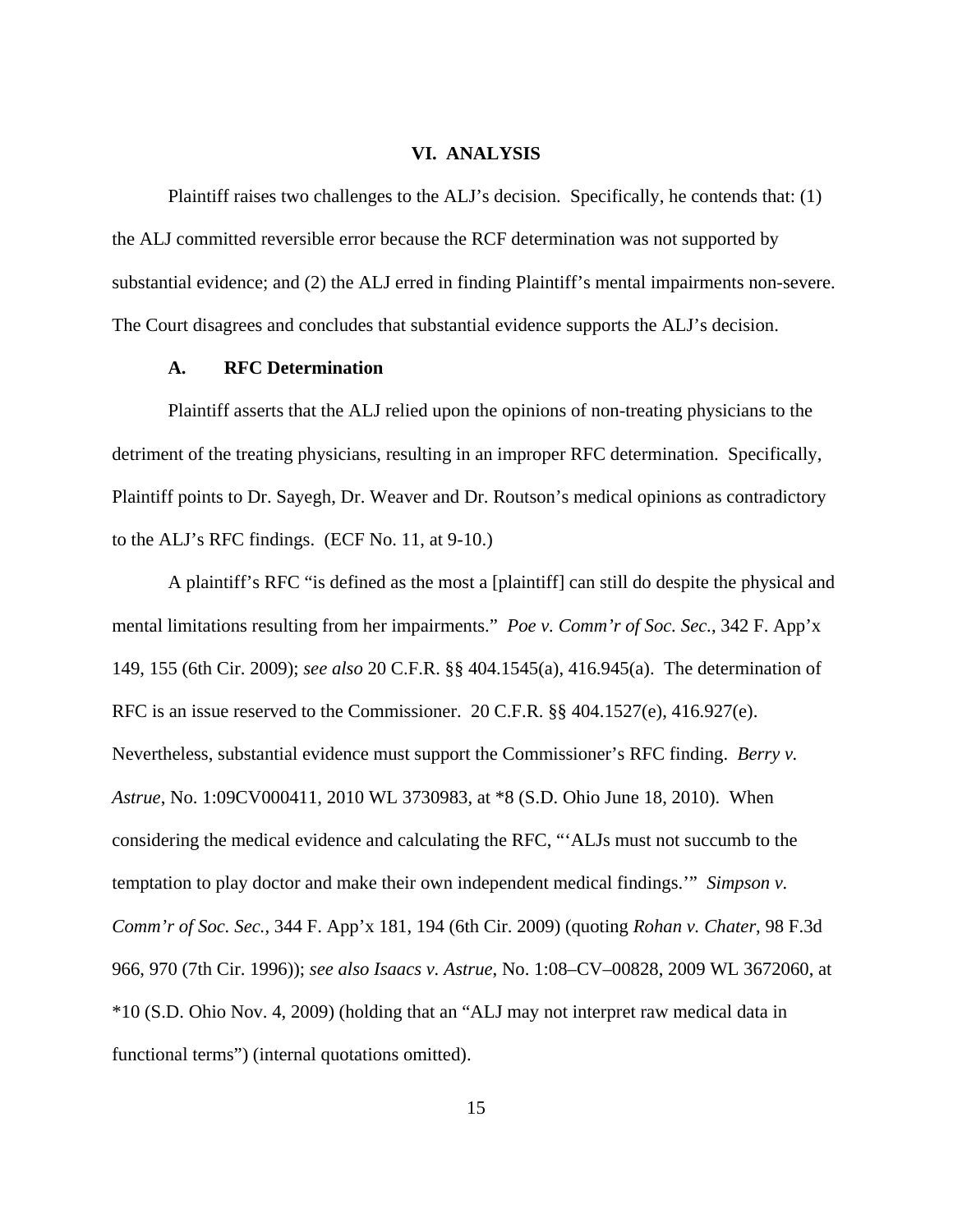An ALJ is required to explain how the evidence supports the limitations that he or she set

forth in the claimant's RFC:

The RFC assessment must include a narrative discussion describing how the evidence supports each conclusion, citing specific medical facts (e.g., laboratory findings) and nonmedical evidence (e.g., daily activities, observations). In assessing RFC, the adjudicator must discuss the individual's ability to perform sustained work activities in an ordinary work setting on a regular and continuing basis (i.e., 8 hours a day, for 5 days a week, or an equivalent work schedule), and describe the maximum amount of each work-related activity the individual can perform based on the evidence available in the case record. The adjudicator must also explain how any material inconsistencies or ambiguities in the evidence in the case record were considered and resolved.

S.S.R. 96–8p, 1996 WL 374184, at \*6–7 (internal footnote omitted).

Additionally, the ALJ must consider all medical opinions that he or she receives in evaluating a claimant's case. 20 C.F.R. § 416.927(d). The applicable regulations define medical opinions as "statements from physicians . . . that reflect judgments about the nature and severity of your impairment(s), including your symptoms, diagnosis and prognosis, what you can still do despite impairment(s), and your physical or mental restrictions." 20 C.F.R. § 416.927(a)(2).

 The ALJ generally gives deference to the opinions of a treating source "since these are likely to be the medical professionals most able to provide a detailed, longitudinal picture of [a] patient's] medical impairment(s) and may bring a unique perspective to the medical evidence that cannot be obtained from the objective medical findings alone . . . ." 20 C.F.R.

§ 416.927(d)(2); *Blakley*, 581 F.3d at 408. If the treating physician's opinion is "well-supported by medically acceptable clinical and laboratory diagnostic techniques and is not inconsistent with other substantial evidence in [the claimant's] case record, [the ALJ] will give it controlling weight." 20 C.F.R. § 404.1527(d)(2).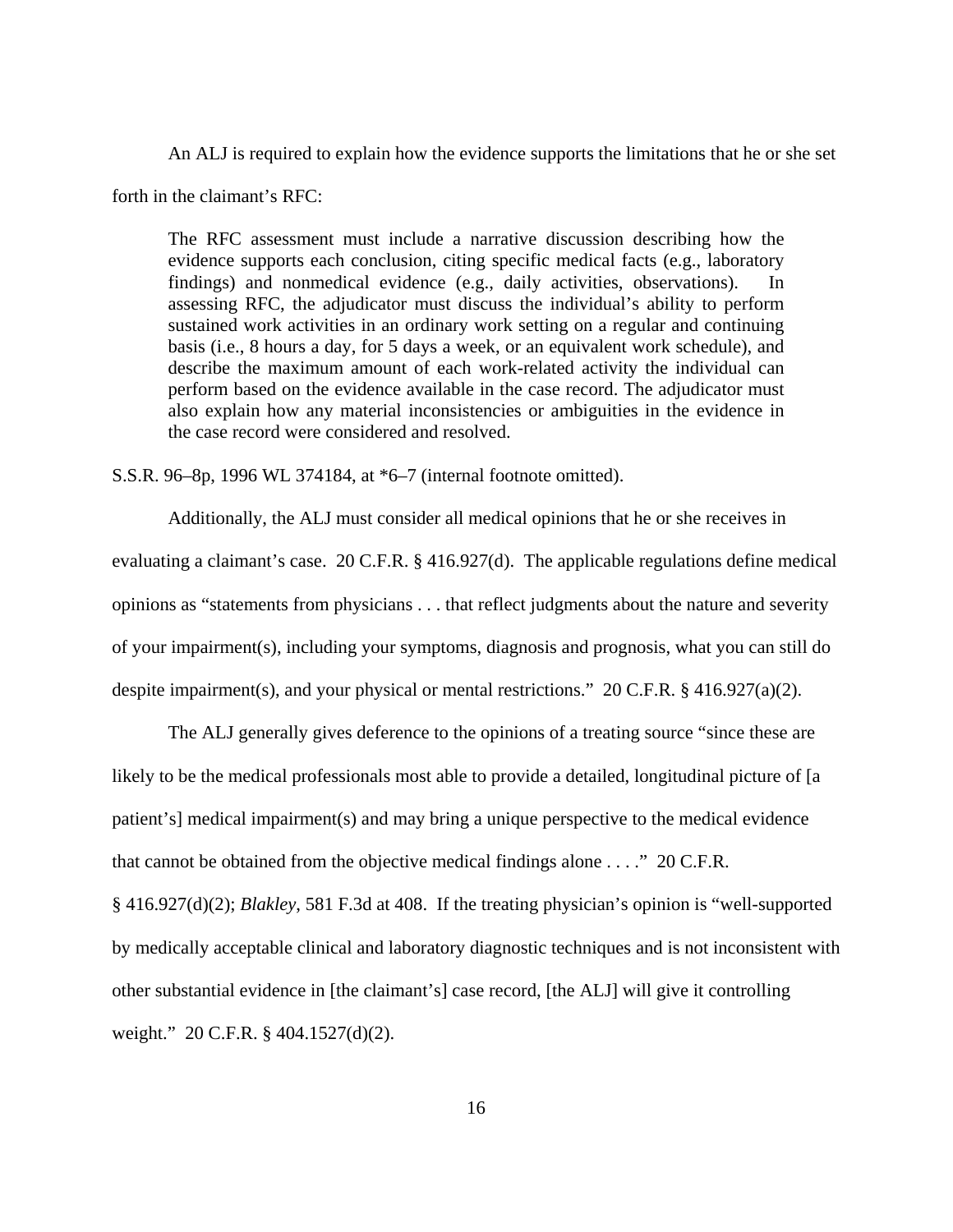If the ALJ does not afford controlling weight to a treating physician's opinion, the ALJ must meet certain procedural requirements. *Wilson v. Comm'r of Soc. Sec.*, 378 F.3d 541, 544 (6th Cir. 2004). Specifically, if an ALJ does not give a treating source's opinion controlling weight:

[A]n ALJ must apply certain factors—namely, the length of the treatment relationship and the frequency of examination, the nature and extent of the treatment relationship, supportability of the opinion, consistency of the opinion with the record as a whole, and the specialization of the treating source—in determining what weight to give the opinion.

*Id.*

Furthermore, an ALJ must "always give good reasons in [the ALJ's] notice of

determination or decision for the weight [the ALJ] give[s] your treating source's opinion." 20

C.F.R. § 416.927(d)(2). Accordingly, the ALJ's reasoning "must be sufficiently specific to make

clear to any subsequent reviewers the weight the adjudicator gave to the treating source's

medical opinion and the reasons for that weight." *Friend v. Comm'r of Soc. Sec.*, No. 09-3889,

2010 WL 1725066, at \*7 (6th Cir. 2010) (internal quotation omitted). The United States Court

of Appeals for the Sixth Circuit has stressed the importance of the good-reason requirement:

"The requirement of reason-giving exists, in part, to let claimants understand the disposition of their cases," particularly in situations where a claimant knows that his physician has deemed him disabled and therefore "might be especially bewildered when told by an administrative bureaucracy that she is not, unless some reason for the agency's decision is supplied." *Snell v. Apfel*, 177 F.3d 128, 134 (2d Cir.1999). The requirement also ensures that the ALJ applies the treating physician rule and permits meaningful review of the ALJ's application of the rule. *See Halloran v. Barnhart*, 362 F.3d 28, 32–33 (2d Cir. 2004).

*Wilson*, 378 F.3d at 544–45. Thus, the reason-giving requirement is "particularly important when the treating physician has diagnosed the claimant as disabled." *Germany-Johnson v. Comm'r of Soc. Sec.*, 312 F. A'ppx 771, 777 (6th Cir. 2008) (citing *Rogers*, 486 F.3d at 242).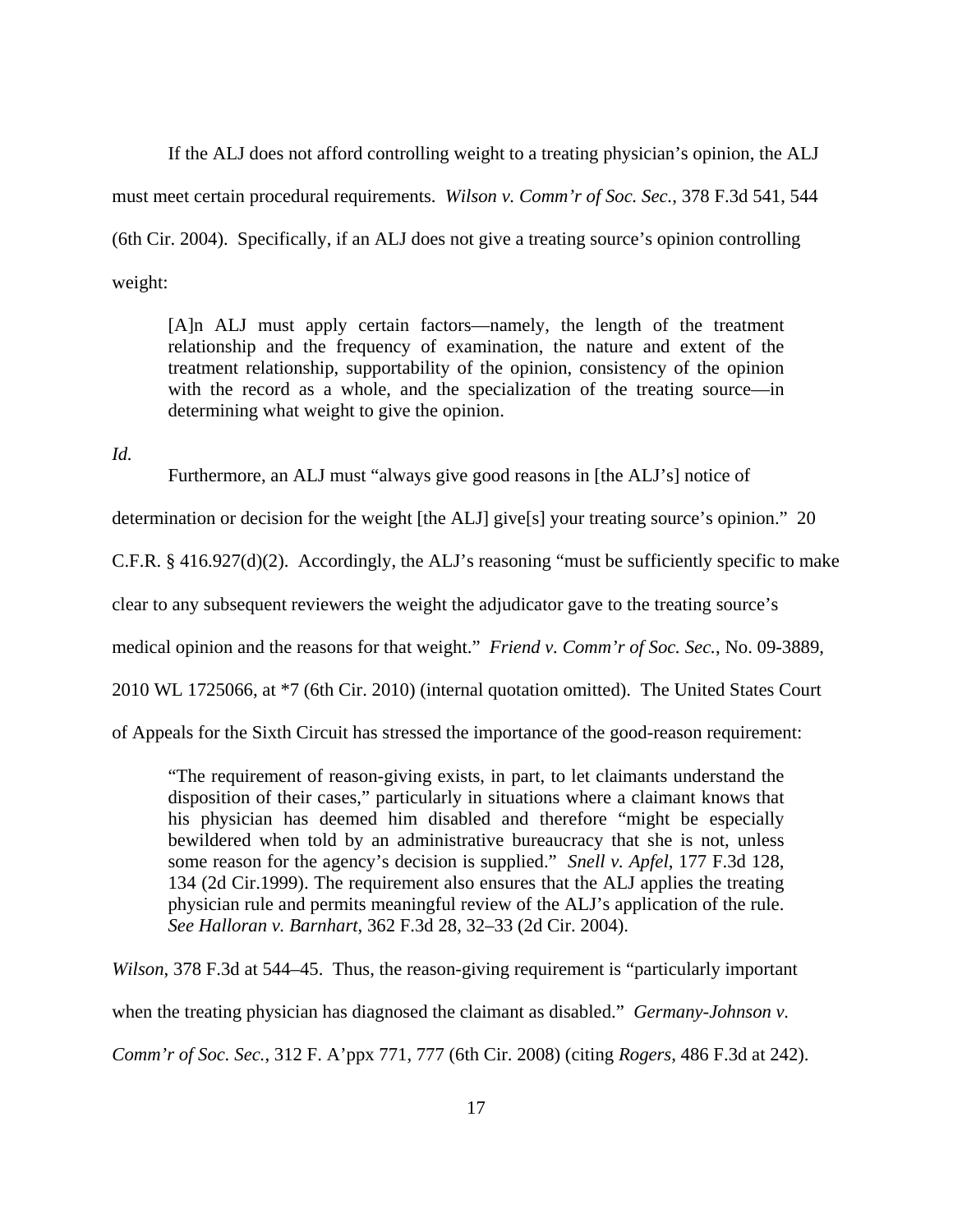Finally, the Commissioner reserves the power to decide certain issues, such as a claimant's residual functional capacity. 20 C.F.R. § 404.1527(e). Although the ALJ will consider opinions of treating physicians "on the nature and severity of your impairment(s)," opinions on issues reserved to the Commissioner are generally not entitled to special significance. 20 C.F.R. § 404.1527(e); *Bass v. McMahon*, 499 F.3d 506, 511 (6th Cir. 2007).

## **B. Application**

The ALJ did not err in his RFC determination by according improper weight without sufficient explanation to Plaintiff's treating physicians. As a threshold matter, the ALJ properly found, and Plaintiff does not contest that Dr. Weaver is not a treating physician because he never examined Plaintiff in person. *Cf.* 20 C.F.R. § 404.1502 (to qualify as a treating source, the physician must have an "ongoing treatment relationship" with the claimant).

 Second, as discussed above, the ALJ did, in fact, consider and evaluate Dr. Sayegh's opinion. Moreover, he provided good reasons for concluding that the opinion did not impact his RFC determination. Specifically, the ALJ found that Dr. Sayegh's examination findings "support the above-described residual functional capacity." (R. at 23.) Similarly, the ALJ did, in fact, consider and evaluate Dr. Routson's opinion. (R. at 24.)

Third, the ALJ's opinion satisfies the goal of § 416.927 and is otherwise supported by substantial evidence. The ALJ makes clear that what sources he credited in formulating his RFC and his bases for doing so. Specifically, the ALJ considered radiological studies from June 2012 assessing "mild" disc space narrowing and spurring (R. at 348); Dr. Routson's August 2012 evaluation finding normal gait and an ability to heel/toe walk (R. at 367); treatment notes from September 2012 indicating that Plaintiff lacks "severe clinical conditions" (R. at 399); Dr. Starr's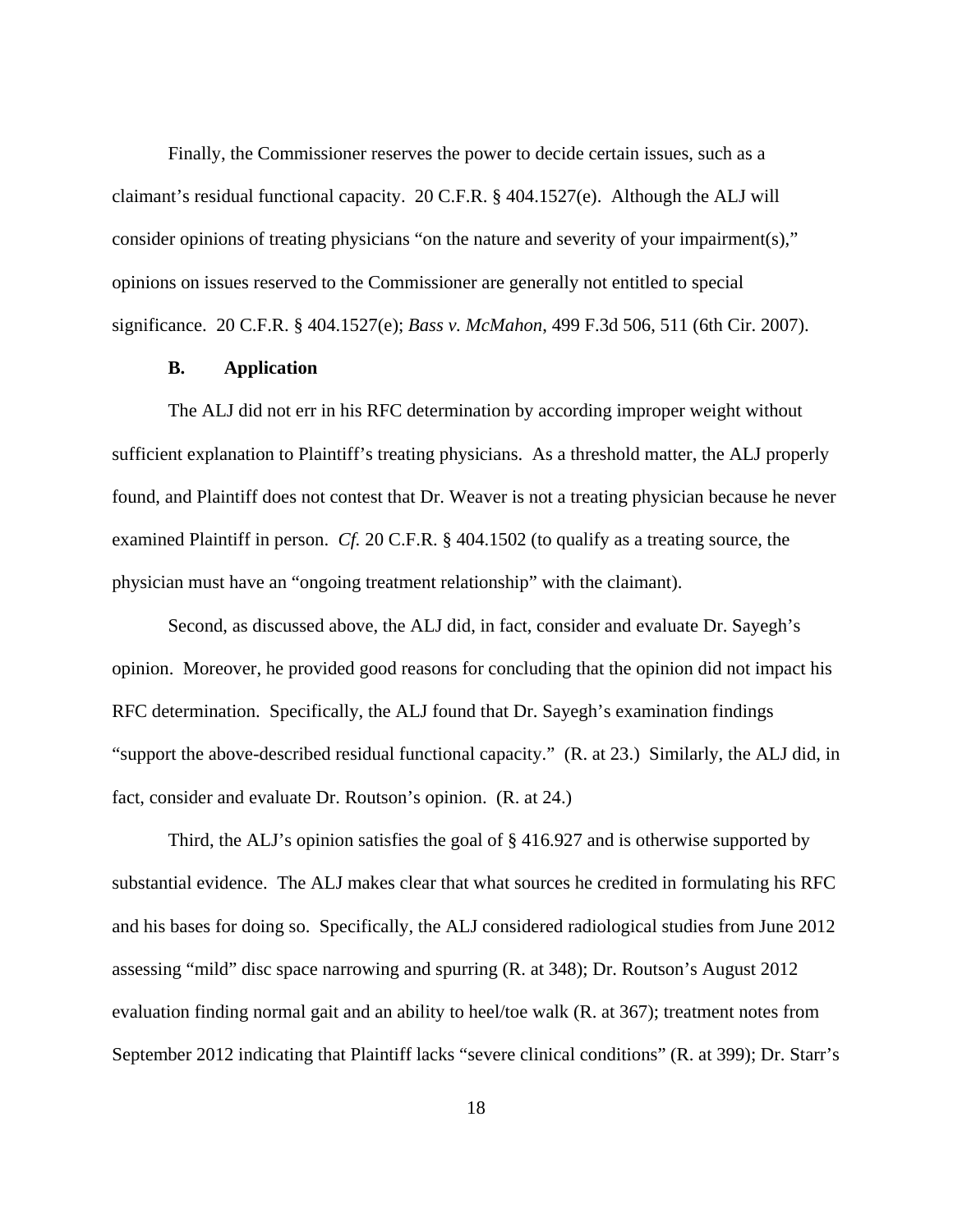September 2012 assessment of an overall lack of debilitating injury (R. at 418); as well as Dr. Sayegh's own treatment notes, which comport with the ALJ's RFC determination. For example, Dr. Sayegh's diagnosis of Plaintiff in October 2012 found only "mild decreased sensation" in the left forearm, "moderate pain and tenderness" in the left arm, no edema, inflammation, or congestion and "mild decreased sensation" in the lateral lower legs. (R. at 408.) The treatment notes further indicate that Plaintiff's condition remained the same through March 2014. (R. at 410, 413, 424, 425.) Finally, despite Dr. Sayegh's prescription of a cane to aid Plaintiff's mobility, Dr. Sayegh's own treatment notes are not consistent with Plaintiff's diagnoses constituting a disability, and the ALJ was justified in his determination not to accord the cane significant weight. *See Gayheart v. Comm'r of Soc. Sec.*, 710 F.3d 365, 378 (6th Cir. 2013) (ALJ should examine physician's treatment notes in weighing medical findings).

Fourth, the ALJ found significant credibility issues with the fact that the Plaintiff "worked for many years as a concrete worker in bridge construction, despite his allegations that his left arm/upper extremity has been essentially useless." (R. at 20.) "Discounting credibility to a certain degree is appropriate where an ALJ finds contradictions among the medical reports, claimant's testimony, and other evidence." *Walters*, 127 F.3d at 531. In addition, the Regulations list a variety of factors an ALJ must consider in evaluating the severity of symptoms, including a claimant's daily activities; the effectiveness of medication; and treatment other than medication. 20 C.F.R. § 404.1529(c)(3); SSR 96–7p, 1996 WL 374186 (July 2, 1996)<sup>1</sup>; *but see Ewing v. Astrue*, No. 1:10-cv-1792, 2011 WL 3843692, at \*9 (N.D. Ohio Aug.

 $\overline{a}$ 

<sup>&</sup>lt;sup>1</sup>SSR 16-3p, which became effective March 28, 2016, superceded and rescinded SSR 96-7p. See SSR 16-3p, 2016 WL 1119029, at \*1. Because SSR 16-3p does not include explicit language to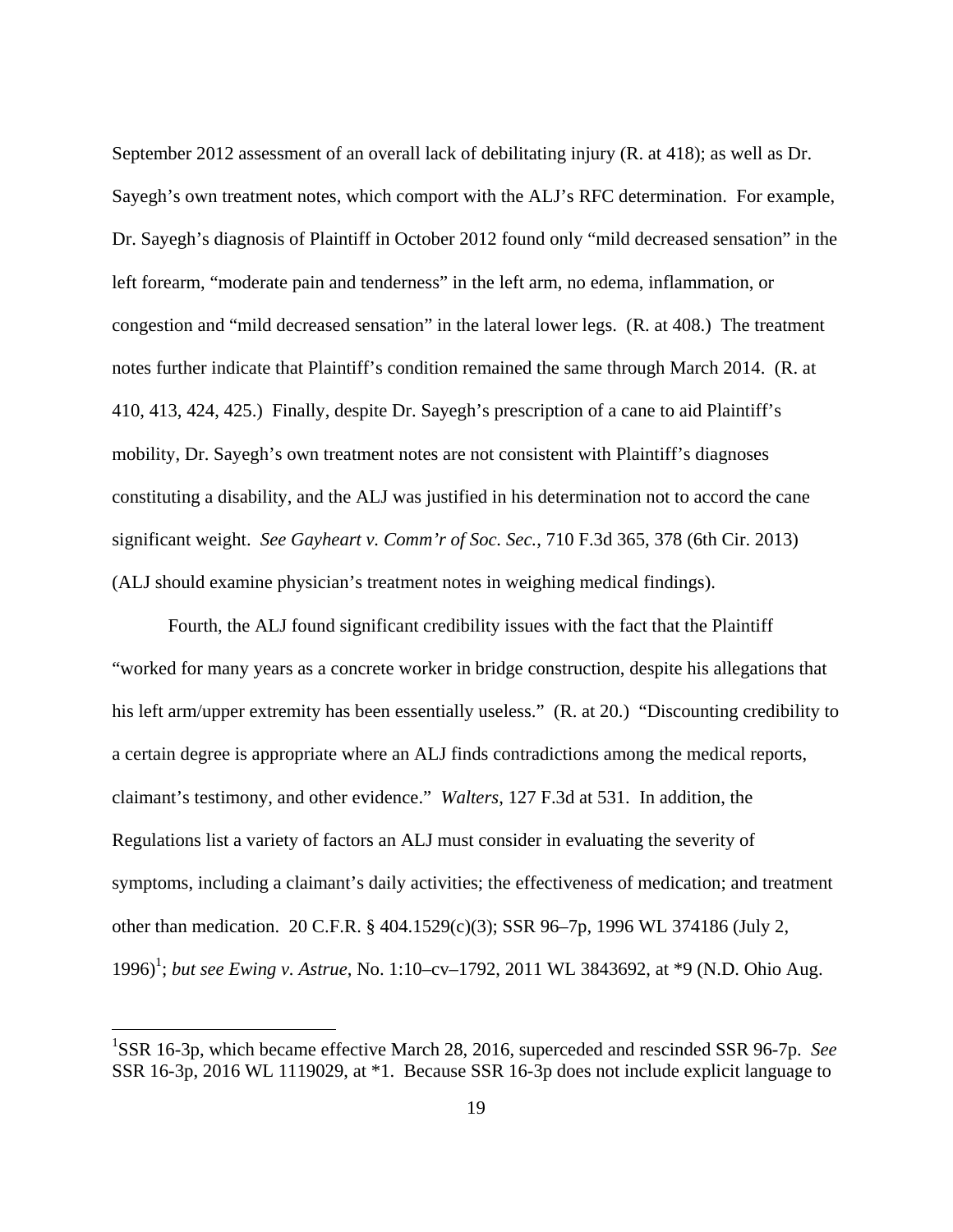12, 2011) (suggesting that although an ALJ is required to consider such factors, he or she is not required to discuss every factor within the written decision) (Report and Recommendation later adopted). In light of the above-mentioned objective medical evidence, as well as the fact that the VE classified Plaintiff's previous work activity as heavy exertional, the ALJ did not err in discounting Plaintiff's credibility, which weighed against a finding of a disabled condition.

Plaintiff's subjective attacks on the ALJ for supposedly substituting his own medical judgment is not a cognizable grounds for setting aside findings that are supported by substantial evidence in the record. *See Mullins v. Sec'y of H.H.S.*, 836 F.2d 980, 984 (6th Cir. 1987) ("Claimaint's argument rests solely on the weight to be given opposing medical opinions, which is clearly not a basis for our setting aside the ALJ's factual findings").

Accordingly, the Undersigned concludes that the ALJ did not err by failing to accord controlling weight to Dr. Sayegh or Dr. Routson's opinions and that he properly weighed the opinion evidence. Furthermore, substantial evidence supports the ALJ's RFC determination.

### **C. Severity of Mental Impairments**

<u>.</u>

The Undersigned does not agree with Plaintiff's contention that the ALJ erred by determining that Plaintiff did not have a severe mental impairment. Plaintiff asserts that the ALJ erred by not according Dr. Sayegh's mental health assessment of marked mental deficiencies

the contrary, it is not to be applied retroactively. *See Bowen v. Georgetown Univ. Hosp.,* 488 U.S. 204, 208 (1988) ("Retroactivity is not favored in the law. Thus congressional enactments and administrative rules will not be construed to have retroactive effect unless their language requires this result."); *Combs v. Comm'r of Soc. Sec*., 459 F.3d 640, 642 (6th Cir. 2006) ("The Act does not generally give the SSA the power to promulgate retroactive regulations."); *Cruse v. Comm'r of Soc. Sec*., 502 F.3d 532, 541–42 (6th Cir. 2007) (declining to retroactively apply a newly effective Social Security Ruling in the absence of language reflecting the Administration's intent to apply it retroactively).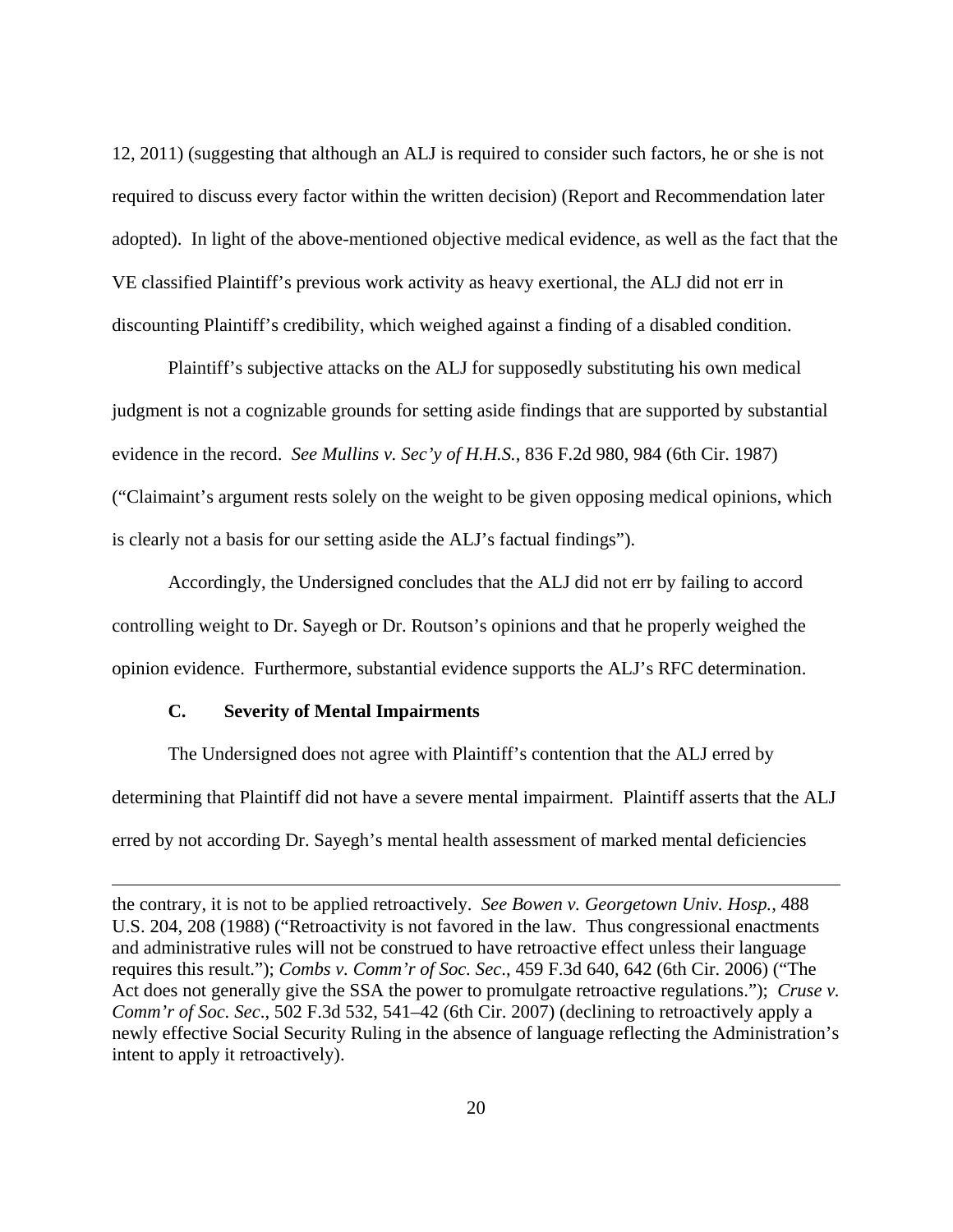controlling weight. The ALJ gave good reasons for giving little weight to the opinion. As the ALJ noted, Dr. Sayegh is not a mental health specialist "and his assessment of mental limitations is not within his medical expertise." (R. at 24.) This counts against according his mental health findings significant weight. *Lane v. Astrue*, 839 F. Supp. 2d 952, 971 (S.D. Ohio 2012). The ALJ also explained that Dr. Sayegh's opinion was inconsistent with the evidence of record; no opinions from any mental health specialists supported Dr. Sayegh's assessment; and Plaintiff did not receive any mental health treatment during the period at issue. These are all good reasons to discount a treating physician's opinions.

Additionally, substantial evidence supports the ALJ's determination of no severe mental impairment. Dr. Lewin, a psychologist, assessed Plaintiff's mental restrictions as "mild" and deficiencies as "moderate," which is consistent with the ALJ's determination. (R. at 100.) The Undersigned notes that the ALJ even assessed Plaintiff's mental social impairment to be greater than that in Dr. Lewin's analysis, but still substantial evidence did not support a finding of a severe mental impairment. (R. at 24.) Substantial evidence supports the ALJ's conclusions, including that Dr. Sayegh's opinion was inconsistent with the evidence of record. For instance, when Plaintiff presented with physical complaints in 2011 and 2012, his mental status was normal. (R. at 354, 387.) In October 2012, Plaintiff told Mr. Spindler that he only occasionally felt depressed, anxious, or frightened, (Tr. 375-76), and Mr. Spindler opined that Plaintiff could do unskilled jobs; could maintain attention and concentration in a job setting; and was likely to respond appropriately to supervision, coworkers, and work pressures. (R. at 378). Under these circumstances, the ALJ afforded proper weight to Dr. Sayegh and Dr. Lewin's opinions and substantial evidence supports his finding.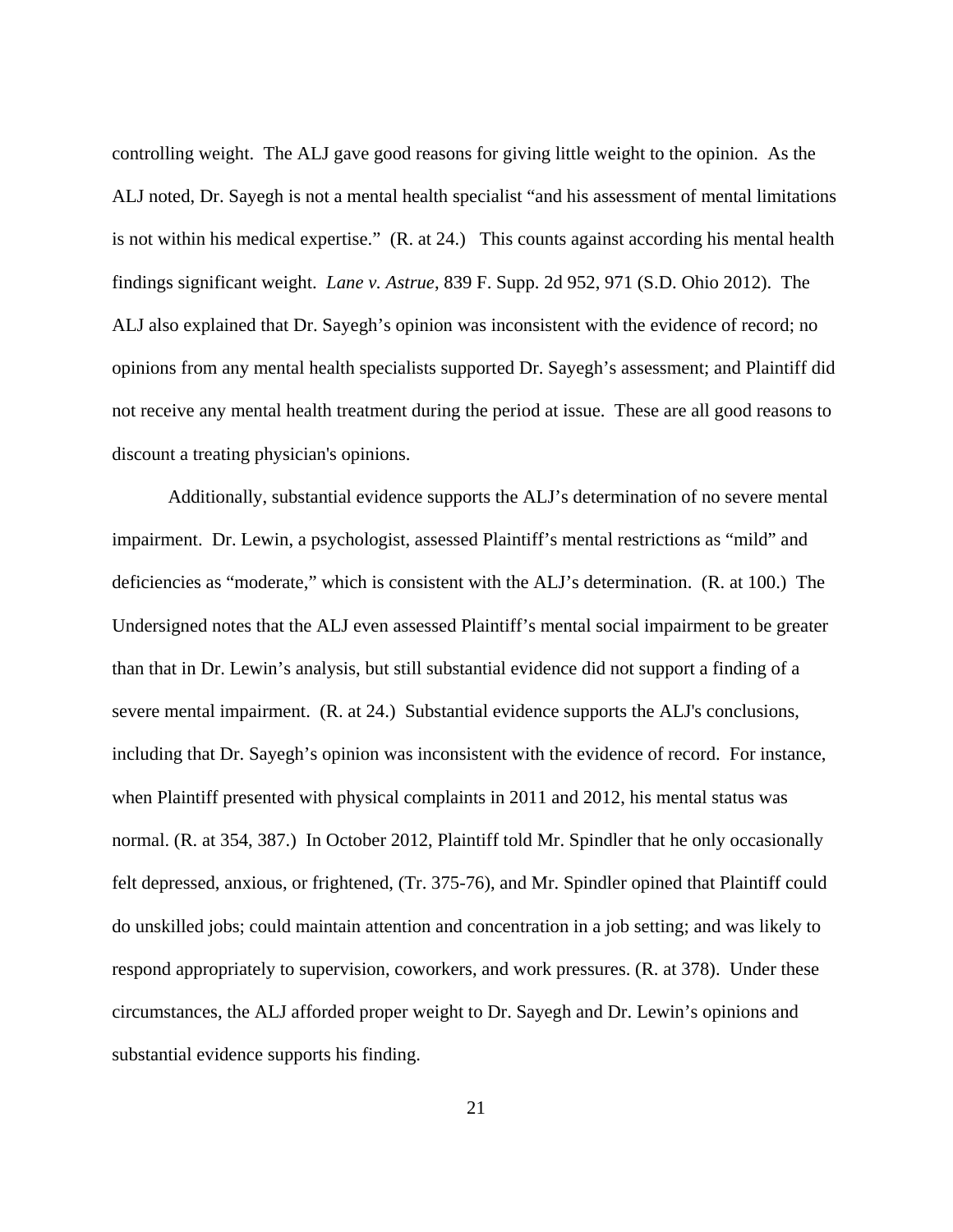Accordingly, the Undersigned concludes that the ALJ did not err in finding Plaintiff's mental impairments to be non-severe.

## **VII. CONCLUSION**

 In sum, from a review of the record as a whole, the Undersigned concludes that substantial evidence supports the ALJ's decision denying benefits. Accordingly, it is **RECOMMENDED** that the Court **OVERRULE** Plaintiff's Statement of Errors and **AFFIRM** the Commissioner of Social Security's decision.

## **VIII. PROCEDURE ON OBJECTIONS**

 If any party seeks review by the District Judge of this Report and Recommendation, that party may, within fourteen (14) days, file and serve on all parties objections to the Report and Recommendation, specifically designating this Report and Recommendation, and the part in question, as well as the basis for objection. 28 U.S.C. § 636(b)(1); Fed. R. Civ. P. 72(b). Response to objections must be filed within fourteen (14) days after being served with a copy. Fed. R. Civ. P. 72(b).

 The parties are specifically advised that the failure to object to the Report and Recommendation will result in a waiver of the right to *de novo* review by the District Judge and waiver of the right to appeal the judgment of the District Court. *See, e.g.*, *Pfahler v. Nat'l Latex Prod. Co.*, 517 F.3d 816*,* 829 (6th Cir. 2007) (holding that "failure to object to the magistrate judge's recommendations constituted a waiver of [the defendant's] ability to appeal the district court's ruling"); *United States v. Sullivan*, 431 F.3d 976, 984 (6th Cir. 2005) (holding that defendant waived appeal of district court's denial of pretrial motion by failing to timely object to